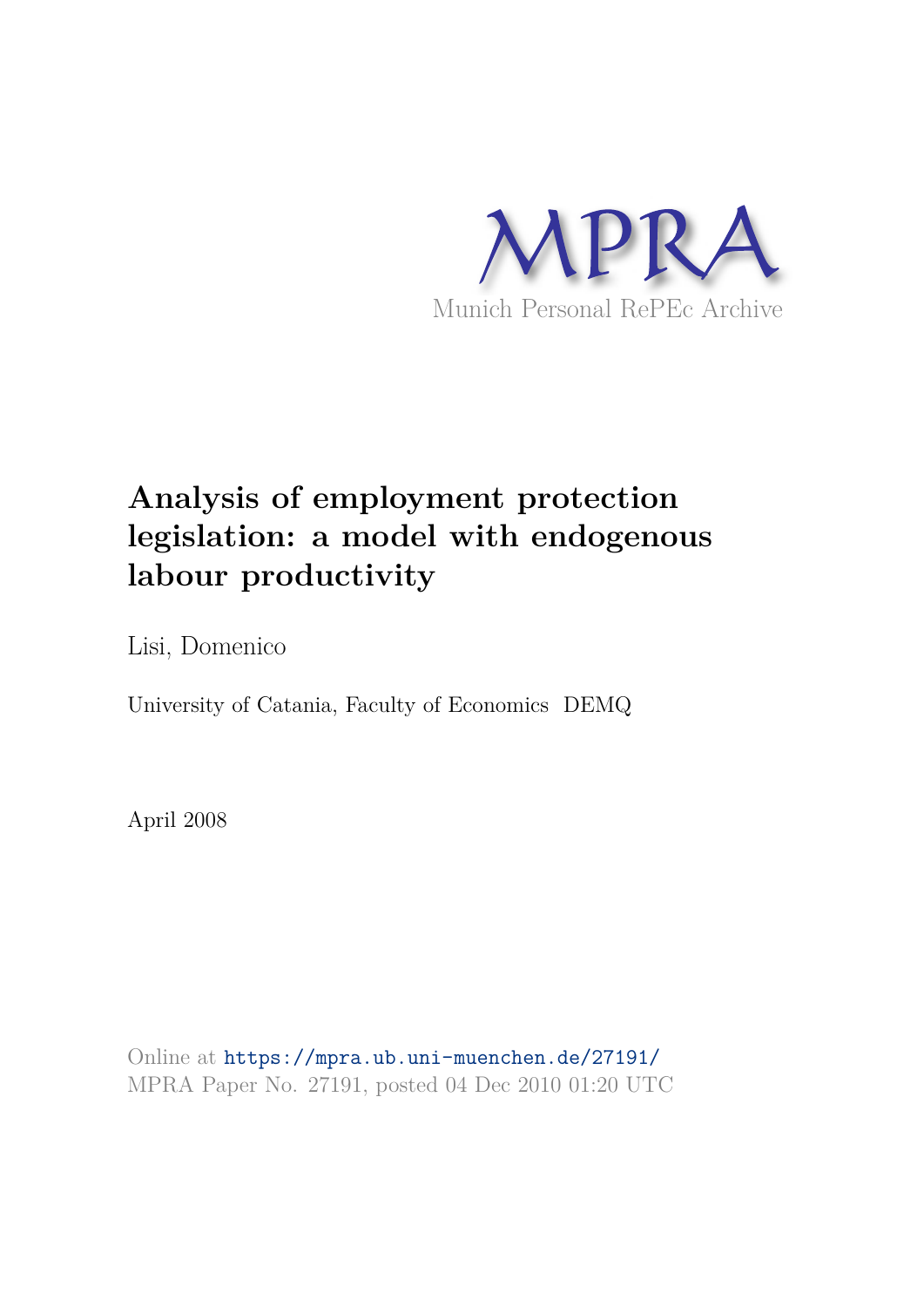# **Analysis of Employment Protection Legislation: a model with endogenous labour productivity.**

Domenico Lisi\* University of Catania DEMQ

April 15, 2008

## **Abstract**

*This paper analyzes the effects of the different Employment Protection Legislation on the workers choices on effort. The different EPL are modelled through an easy theoretical pattern, characterized by endogenous labour productivity. In particular, it is analyzed how the labour productivity is influenced by the incentives that the different EPL give workers. The model outcomes highlight that the recent reforms produce only a positive temporary effect on the unemployment level, as emphasized by the empirical evidence. Finally, this paper analyzes a new contractual regime in order to see if it could offer in theory a better solution in term of structural employment respect to known standard regimes.* 

- Key Words: Employment Protection Legislation, Effort, Contractual Benchmark.
- JEL Classification: J33, J50, L59.

<sup>\*</sup> Preliminary. I benefitted from insightful discussion with the supervisor of my final dissertation Prof. Maurizio Caserta. I thank him very much for his guidance. I am also indebted to Prof. Roberto Cellini for helping me with some analytical aspects. Email: domenicolisi-1@hotmail.it.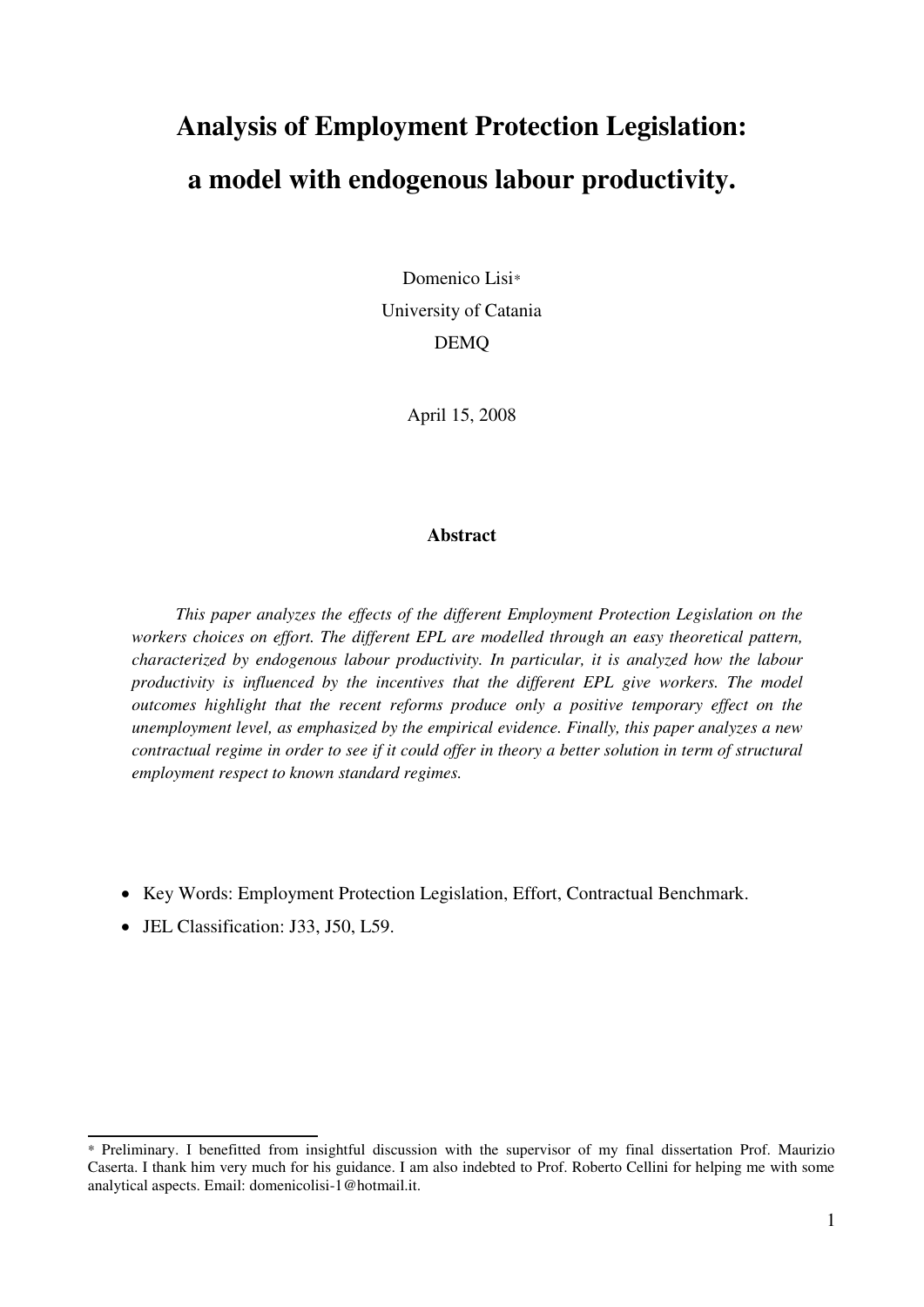# **1. Introduction**

It does not exist institution in the labour market more controversial than EPL (Employment Protection Legislation), meant as the whole legislation that disciplines the relationship between firms and workers in the crucial phases of hiring and dismissal.

The economic science, but also the main international economic organizations, agree already for much time on relevance of all institutions operating in the labour market to determine the employment level in the economic system. Consistently with this point of view, in the last years the economic research in this topic has concentrated his efforts on the analysis of the effects of EPL on employment and productivity level. Moreover, a heavy impulse is come from the outcomes in term of employment in European countries immediately afterwards the reforms of institutional regimes, most which have liberalized the flexible contracts.

The EPL literature has been very vivacious since the early ninety years. The first important result dates back to pioneer contribution of Bentolila and Bertola (1990), where the authors show, through the development of a labour demand model with uncertainty, that in a fixed wages system the EPL are not neutral, because they cannot be internalized thanks to the flexibility of wages, however their effect on the structural employment is of second order<sup>1</sup>. In particular, the authors find that when there are firing cost firms reduce less the employment in order to response to negative shock and increase less one to response to positive shock. Therefore, the authors conclude that the presence of firing cost can explain the poor reactivity of employment in Europe during the economic recovery, but it is not fit in itself to make the high level of unemployment clear. From this publication is started a very profitable research in this topic. Important is the contribution of Schivardi (2000), where the author highlights three important results: the average employment of long-run is the same in a rigid R and in a flexible country F; the volatility of employment, that is the flows in and out the employment, is much higher in a flexible regime F; a flexible country is more efficient<sup>2</sup>. These important results, despite are consistent with the empirical evidence on the structural employment levels, they do not offer a possible explanation of the employment dynamic determined by the recent flexible reforms. This gap has been covered by the contribution of Boeri and Garibaldi (2005), where the authors point out the so-called "Honeymoon Effect" which appears with the introduction of flexible regime, as it has appeared in the European countries after the last reforms of labour market institutions. In particular, the authors find that the initial effect of the marginal flexible reform is a transitional increase in employment together with a much less relevance increase of product; this should be given by a fall in average labour productivity which leads in the long-run the employment level to the pre-reform level<sup>3</sup>.

-

<sup>1</sup> See Bentolila, S. and Bertola, G. (1990);

 $2$  See Schivardi, F. (2000);

<sup>&</sup>lt;sup>3</sup> See Boeri, T. and Garibaldi, P. (2005);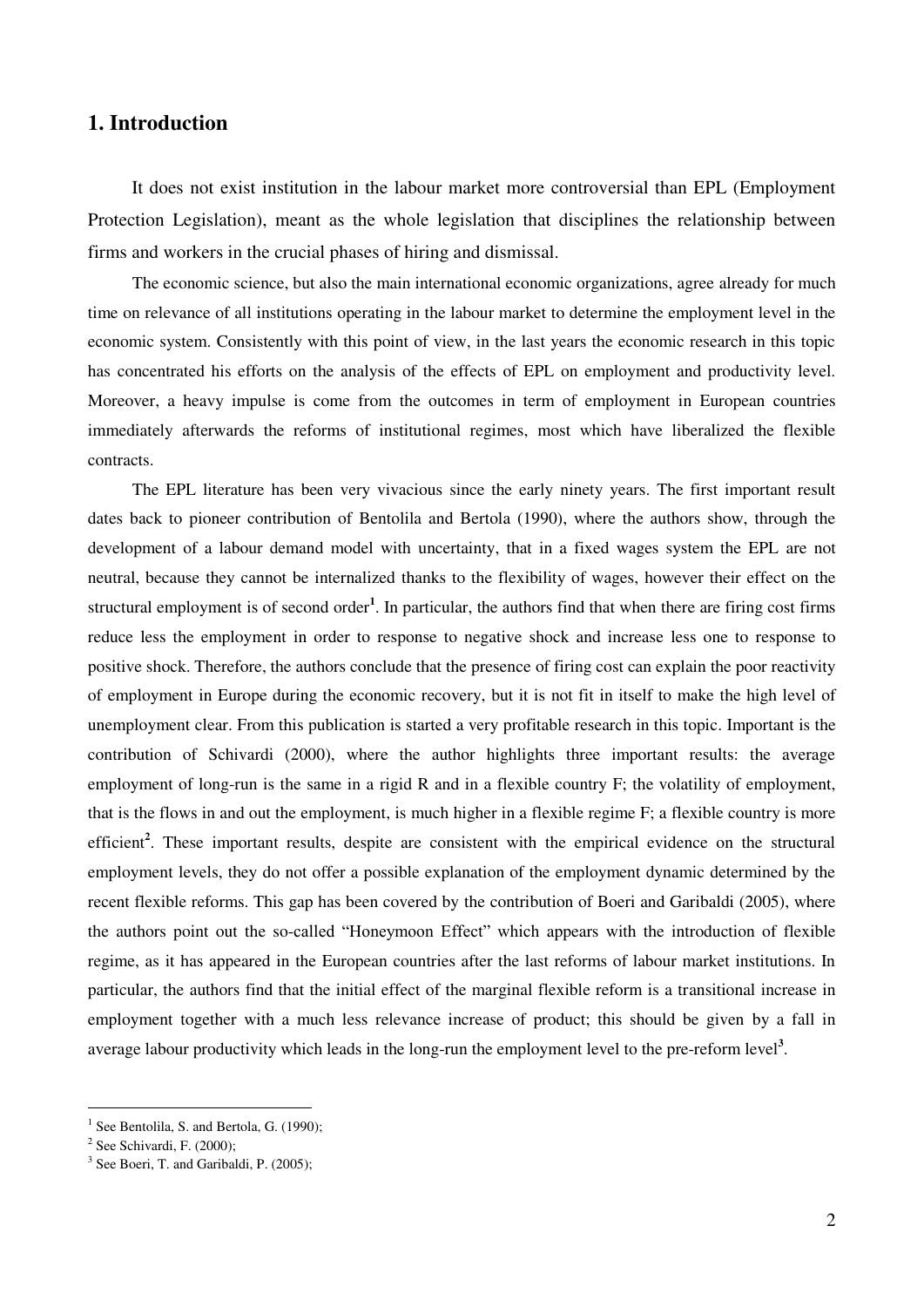Despite every contribution has its peculiarity, all these papers have the common characteristic to focalise the analysis exclusively in the firm labour demand, considering the labour productivity as an exogenous variable of the model. Even the Boeri and Garibaldi model (2005), despite it finds a fall of average labour productivity, it do not offer a micro-founded explanation of this effect.

The model developed in this paper tries to insert in the analysis of EPL the study of the effects that the different regimes have on the level of effort chosen by worker. Consequently, an important peculiarity of the model is to consider the labour productivity as an endogenous variable, influenced indirectly by the different protection regimes. This inclusion allow us to identify one possible micro-founded explanation of the indirect effects of EPL on the employment level.

The assumption that the labour productivity is influenced by the different institutional roles is indeed consistent with many line of research of economic literature. Certainly this assumption is the foundation of the *efficient wages theory*, according to which the firms can be interested to offer their workers a wage higher than the market one both to avoid the *adverse selection* cost in the selection procedure and to increase the *opportunity cost* to lose job, giving workers an incentive to increase their effort, in this way increasing the firm productivity<sup>4</sup>.

More, this assumption is the foundation of the study on the *staff optimal manage*, where other instruments to incentive workers are been highlighted not only of retributive nature, such as kinds of decisional participation, share options, promotion strategies and so on.

Despite every line has its crucial focus, all these ones have a common aim to identify the roles that offer the better incentives to employee relationship. On this matter, a fundamental contribution is the *principal-agent theory*, which analyses the problem of asymmetric information in the relationship between firms and workers. A detailed analysis of this problem is in Arrow (1963) where the author outlines that in those work, often un-skilled, where exist objective criteria to define and measure the performance of workers is optimal for both the firms and the society to establish a performance wages, keeping the time wages only for those works for which is impossible to define the individual performance<sup>5</sup>. Several papers highlight that the system of performance wages has had a good empirical evidence, especially in the United State<sup>6</sup>.

From these considerations we can infer that the different EPL, regardless of the retribution system used and the staff manage strategy, influence the labour productivity already cause they include different contractual deadlines.

This paper intend firstly to insert in EPL literature the analysis of the workers decisional process on effort, in order to identify the indirect effects that EPL have on the employment level. Besides, it tries to identify a contractual regime alternative to two main regimes, rigid with permanent contracts and flexible with temporary contracts, which be convenient for the both parts of the labour market and, at the same time, be proposable in term of political economy. This alternative regime should be drawn in a way to:

<sup>4</sup> See Solow, R.M. (1979);

 $5$  See Arrow, K.J. (1963);

 $<sup>6</sup>$  For all see Lazear, E.P. (1996);</sup>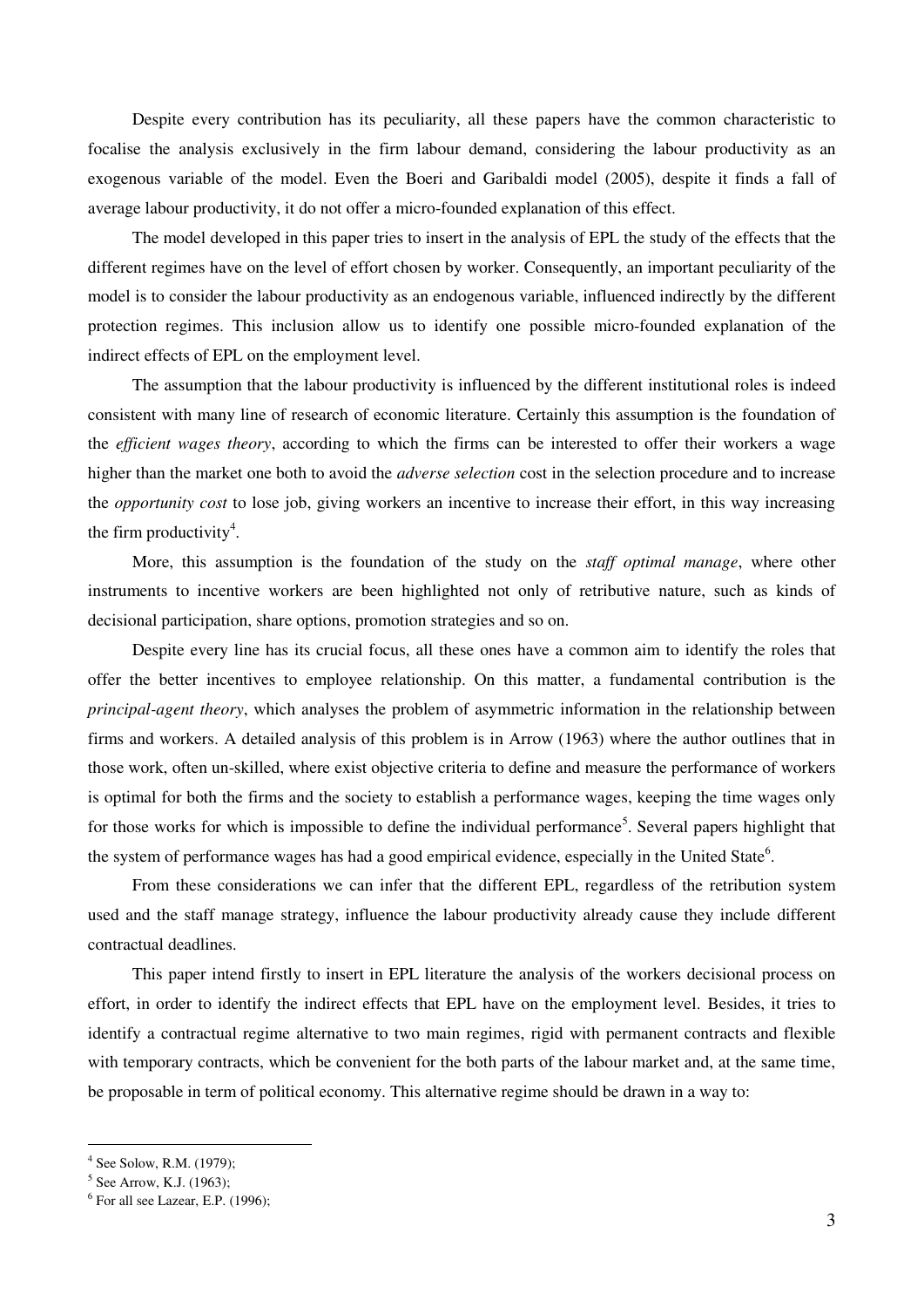- avoid the rigidities that the permanent contracts insert in the decisional process of firms on hiring;
- incentive workers to increase the level of effort in their work;
- incentive the parts to keep longer relationships.

The contractual regime analysed, called "benchmark contractual regime", looks reply positively to characteristics required. The main peculiarity of this regime is to fix a contractual benchmark with respect to worker performance which, in case it is caught, forces firm to renew a contract to worker, who receives a longer contract.

# **2. The rigid and flexible regime**

## *2.1 The model*

-

In this paper it is proposed an extension of Schivardi (2000) and Boeri and Garibaldi (2005) model<sup>7</sup>, introducing some peculiar hypotheses.

The main purpose of this paper is to analyse the worker decisional process on effort and, in particular, indentify if the different EPL offer workers diverse incentives, determining different effort and employment level.

The main object of the analysis, set in a partial equilibrium context, are the demand labour of a representative firm and the decisional process on effort of a representative worker in two different institutional context.

The hypotheses kept from the original model are:

- there are two countries,  $\{R, F\}$ , the first one characterizes by a rigid institutional regime, where the contracts are permanent and it is extremely expensive to interrupt them, and the second one characterized by a flexible institutional regime, where the contracts are temporary, it is extremely expensive interrupt them as well, but there is not any obligation in order to carry on with the employee relationship after the expire date.
- in every country there is only one firm which makes only one good;
- $\bullet$  there is not natural turnover<sup>8</sup>;
- the wage is fixed and it is the same in both countries  $(W = W^{R,F})$ ;
- the price of good for simplicity is makes equal to  $1 (P = 1)$ ;

<sup>&</sup>lt;sup>7</sup> See Schivardi, F. (2000), and Boeri, T. and Garibaldi, P. (2005);

<sup>&</sup>lt;sup>8</sup> It is superfluous to say that this hypothesis is absolutely unrealistic, given that workers have not infinite life, however, for our proposals to introduce natural turnover represents an useless complication of the model and, besides, it does not offer other intuitions to the results The only way for which it results useful to take into account natural turnover is consider, in the passage from a regime to another one, that in the long-run there will be more workers hired with the new contracts;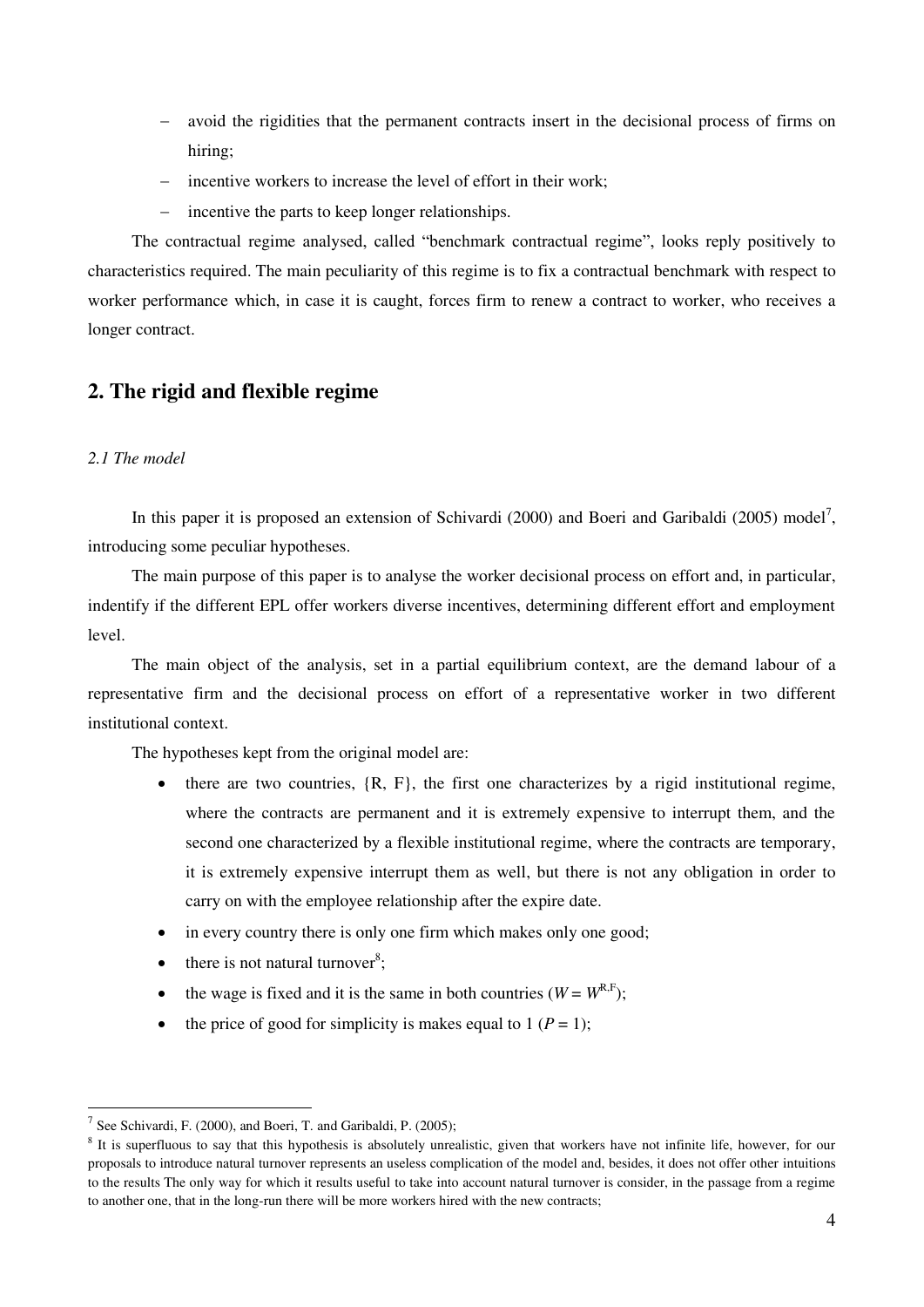the two firms have the same production function

$$
y = A \, \log L
$$

where L is labour, y output and A the labour productivity. Hence, labour is the only productivity factor and it has decreasing marginal returns.

The hypotheses introduced in this paper are:

- the firms are not able to foresee demand and technological shocks. Consequently, in country R the firm considers another labour cost, given by extremely difficult to modify the labour stock to reply the different shocks that could happen. Moreover, this ulterior cost should be interpreted also as the difficult to react to small worker productivity after that he is hired, given by the high cost to interrupt a permanent contract. This cost, which can be called with the general expression "rigidity cost", in the model is indicated with *m*. Indeed, there are not reasons to consider this cost in country F, where the firm can modify in every contractual period the labour stock;
- the labour productivity at time t depends on the effort of workers, so  $A_t = f$  ( $e_t$ ), with  $(\partial A/\partial e) > 0$ , where  $e = \text{effort}^9$ ;
- when firms choose  $L_t$  they consider  $A_t = A_{t-1}$  (static expectation). This hypothesis is very realistic given that firms normally do not risk to hire workers considering a productivity level significantly different with respect to previous one. This imply that, in the passage from a contractual regime to another one, it is possible in the short-run that firms expectation on productivity level should not be confirmed. Obviously, in the long-run firms adjust their expectation, so effective productivity level will be equal to expected one.

Illustrated the model assumptions, we can proceed to analyse the different institutional regimes.

## *2.2 The rigid regime*

<u>.</u>

The first regime considered is the rigid regime. The main peculiarities of this regime are that the contracts are permanent and firing is possible only for fair reason and, because of several administrative passages required, it is extremely expensive for the firm. Hence, when the firm chooses the labour stock it considers an ulterior cost, so-called "rigidity cost" *m*, which is given by the difficult to modify the labour stock in order to reply to unexpected demand and technological shocks and to small productivity of hired workers.

The firm considers the following profit function:

 $\pi_t = A_t \log L_t - w L_t - m L_t$ 

The first order conditions allow us to derive the employment level in the rigid country R:

<sup>&</sup>lt;sup>9</sup> In Schivardi (2000) and Boeri and Garibaldi (2005) model the labour productivity is considered as an exogenous variable, while in this paper it is considered as endogenous and, in particular, it is influenced by the different institutional regimes;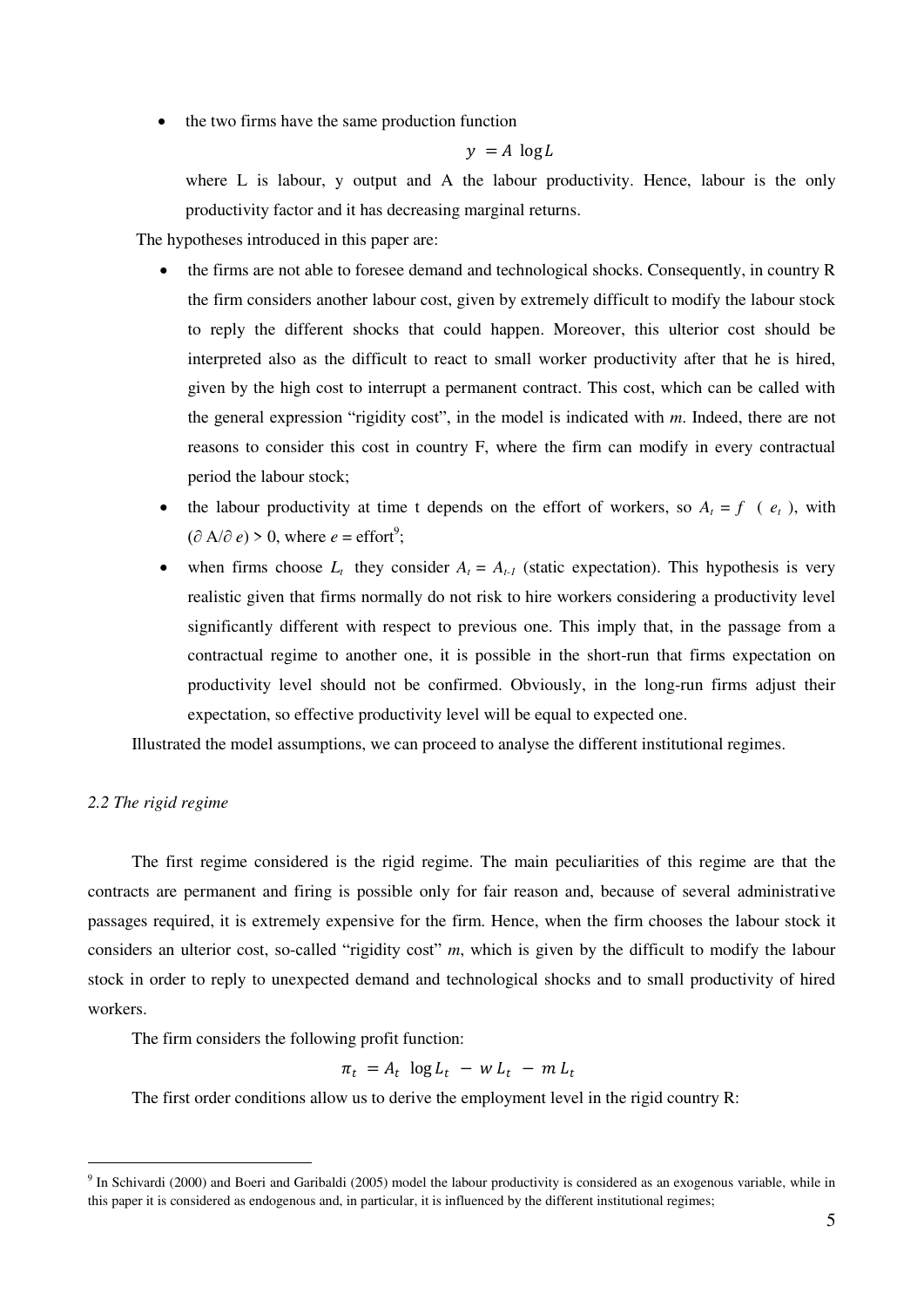$$
\max_{L} \pi \to \frac{\partial \pi}{\partial L} = \frac{A^{R}}{L} - w - m = 0
$$

$$
\overline{L}^{R} = \frac{A^{R}}{(w + m)}
$$

It is easy to verify that:

 $\mathbf{v} = \mathbf{v}$ 

$$
\begin{aligned}\n\left(\frac{\partial \overline{L}^R}{\partial A^R}\right) &= \frac{1}{(w+m)} > 0; \\
\left(\frac{\partial \overline{L}^R}{\partial w}\right) &= -\frac{A^R}{(w+m)^2} < 0; \\
\left(\frac{\partial \overline{L}^R}{\partial m}\right) &= -\frac{A^R}{(w+m)^2} < 0.\n\end{aligned}
$$

<u>.</u>

These results are very intuitive. Indeed, it is reasonable to expect that when labour productivity *A* goes up, going up the revenues, *ceteris paribus* firm hires more workers, while it hires less ones if wage *w* and rigidity cost *m* go up, going up the costs.

Instead, it is more interesting to see how labour productivity *A* is determined. We have assumed that labour productivity is an increasing function of the effort of worker. He, after being hired, chooses how much to devote hard to work maximizing his utility function. However, worker is not free to choose any effort level when He maximizes his utility. Indeed, despite for the firm it is difficult and expensive to fire it, however it does exist a productivity threshold level under which the firm considers optimal to fire it for fair reason. If worker chooses a effort level so that it does not risk to lose his job, given the characteristics of rigid regime, he is sure to keep his job for all life, does not having to worry to devote much more in order to convince firm to carry on the employee relationship. Because of the stability of the contracts, the distinction between skilled worker and un-skilled worker, about the decisional process on effort, has not any relevance in this regime.

Thus, the decisional problem of worker is a standard maximization problem subject to two inequational constraints<sup>10</sup>. The utility function of worker hired is the following:

$$
U(w, l, e) = \begin{cases} f(w) + \log\left(\frac{l}{e}\right), & e \ge e^S \\ \log\left(\frac{l}{e}\right), & e < e^S \end{cases}
$$

where  $l =$  leisure,  $e =$  effort and  $f(w)$  is a generic function of wage with  $\frac{\partial f}{\partial w} > 0$  and  $\frac{\partial^2 f}{\partial w^2}$  $\frac{\partial^2 J}{\partial w^2}$  < 0. It is easy to see that the utility of worker is an increasing function of leisure and a decreasing function of effort, which is extremely reasonable. The worker maximizes his utility subject to two constraints:

$$
\max_{(l,e)} U(w, l, e) = f(w) + \log \left(\frac{l}{e}\right)
$$
  
s. t.: 
$$
\begin{cases} l + e = T \\ e \ge e^S \end{cases}
$$

 $10$  With reference to the decisional process of worker in literature it has been always analyzed the decision on labour supply, with a wage proportional to the labour quantity. In this paper it is analyzed the decision of worker hired on the effort level, supposed that the wage is not proportional to the effort, and it could be lost in case the worker is fired. In this perspective, does not losing the wage must be handled as a constraint that the worker considers when he chooses the effort level that maximizes his utility;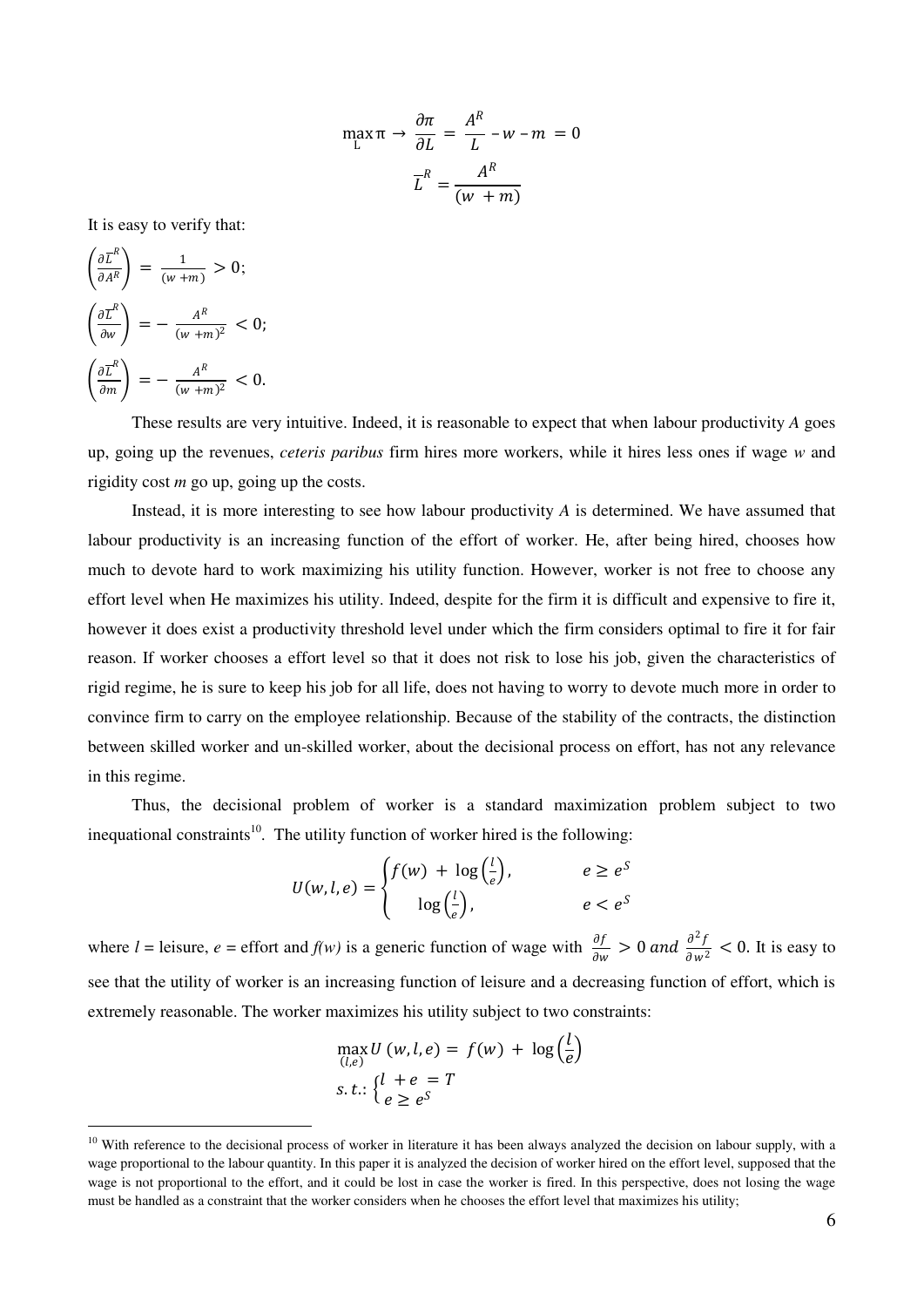where the first constraint is easily the time constraint which imposes that the sum of leisure and effort is equal to T (for example, in a daily view  $T = 24$  hours), and the second one is the condition to keep job with  $e^s$  = threshold level under which for the firm it is optimal to fire worker.

The Kuhn-Tucker conditions allow us to derive the effort level and, consequently, the labour productivity level in the rigid country R:

$$
\overline{l}^R = (T - e^S) \wedge \overline{e}^R = e^S
$$

.

It is the only solution of this problem, because the result of the maximization process in case of inequational constraint ( $\lambda_2 = 0$ ) cannot be accepted, does not respecting the condition  $e \ge e^S$ .

This result is confirmed by the graphical analysis of the problem. As highlighted in Figure 1, the whole of possible choices, which are the choices that respect both two constraints, is represented by the shadowed area. The curves  $U^1$ ,  $U^2$ ,  $U^3$  e  $U^4$  are the indifferent curves and it is easy to verify that these curves have utility level decreasing from 1 upwards. So, the utility curve lower which respects the constraints is  $U^3$ , exactly in correspondence with the point  $l^* = T - e^S \wedge e^* = e^S$ .



Figure 1 – Effort level

The clarity of the threshold level notion, that is the productivity level so much low that it makes firing optimal for the firm, allow us to identify easily the level  $e_R^S$ . For simplicity we consider only two periods: the first year and all next ones. For the firm it is optimal to fire worker if the expected value of the cost to keep worker, minus firing cost, is greater than the expected value of the revenue derived by labour product. Thus, the threshold level is the effort level that equalizes marginally these two values:

$$
\sum_{j=1}^{2} w (1 + i)^{- (j-1)} = \sum_{j=1}^{2} \{ [A(e) \log(L) - A(e) \log(L-1)] \} [(1 + i)^{- (j-1)}] \} + fc
$$

with  $fc =$  firing cost, from which:

$$
\overline{e}_R^S = A^{-1}(e) \frac{w - fc\left[\frac{(1+i)}{1 + (1+i)}\right]}{\log\left(\frac{L}{L-1}\right)}
$$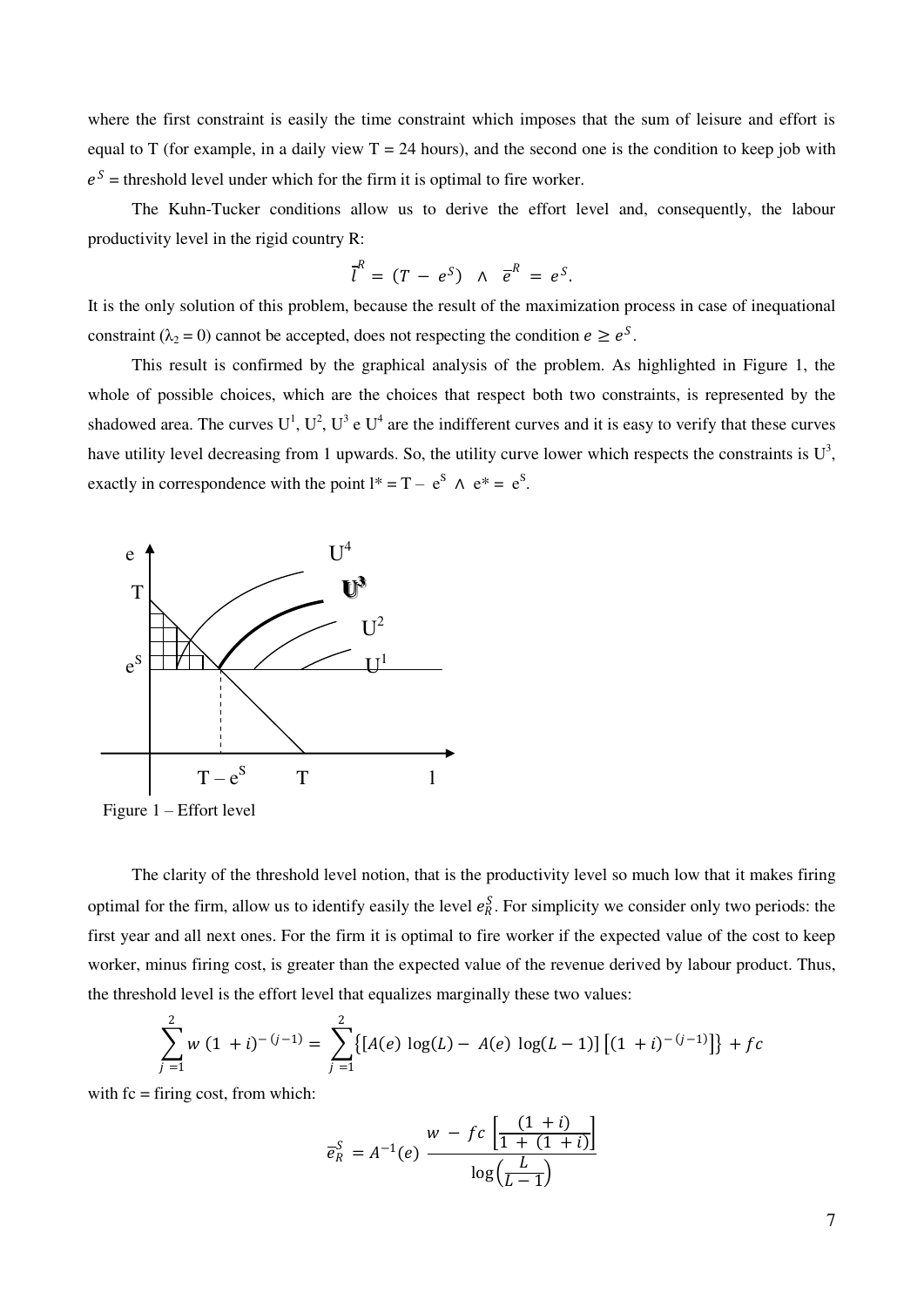Therefore, the labour productivity in the rigid regime R is:

$$
\overline{A}^R = f(\overline{e}_R^S);
$$

the employment is:

$$
\overline{L}^R = \frac{\overline{A}^R}{(w+m)}
$$

<u>.</u>

and the profit of the firm is:

$$
\overline{\pi}^R = \overline{A}^R \log \overline{L}^R - w \overline{L}^R.
$$

### *2.3 The flexible regime*

The second regime considered is the flexible regime. The main characteristic of this regime is that the contracts are temporary, thus the firm does not discount any future conditions when it decides the labour stock, as in the rigid regime, given that it can choose the optimal employment level in every contractual period. There is not any obligation to carry on the employee relationship with workers after the expire date. Consequently, the firm chooses if to keep the relationship at the expire date only taking into account its interest. However, if the new contract is stipulated the institutional regime fixes a longer contractual duration. Even in this regime the worker can be fired only for fair reason, and it is very expensive too<sup>11</sup>.

The firm has the following profit function:

$$
\pi_t = A_t \, \log L_t - w \, L_t
$$

where is easy to see the disappearance of  $m$ , given by the change of the institutional regime<sup>12</sup>.

The first order conditions allow us to derive the employment level in the flexible regime F:

$$
\max_{L} \pi \to \frac{\partial \pi}{\partial L} = \frac{A^{F}}{L} - w = 0
$$

$$
\overline{L}^{F} = \frac{A^{F}}{w}
$$

The worked hired decides the effort level. Even in this case the worker has to respect time constraint (*l*  $+ e = T$ ) and threshold effort level constraint under which he is fired and loses the wage *w* ( $e \ge e^{S}$ ). However, it is could be maintained that in this regime worker takes into account also the possibility that the firm stipulates him a new contract, which obviously increases his utility given that in this way he obtains the wage of the new contract. This aspect is not contemplated in the rigid regime because, at least if worker is not fired for fair reason, the stability of the relationship is fixed by the contract. Different situation is in the flexible regime, where the worker should can influence the continuity of employee relationship, that is the probability *p* that firm decides to renew the contract. In order to understand if the assumption  $p = f(e)$  is acceptable we

 $11$  The characteristics of the flexible regime assumed in the model seem to correspond with the ones of the fixed-term contracts. Obviously in the real world the obligation of the increase in wage (or of the increase in contractual term) in case of renew of the contracts is less stylized than in the model. Nevertheless, the tendency of the legislation in the European Country is to avoid that the firms renew the contracts with the same conditions for several times;

 $12$  The disappearance of the cost *m* seems quite justified in the flexible regime. In fact all the elements considered with respect to the rigid regime, they do not have to be considered in the that flexible;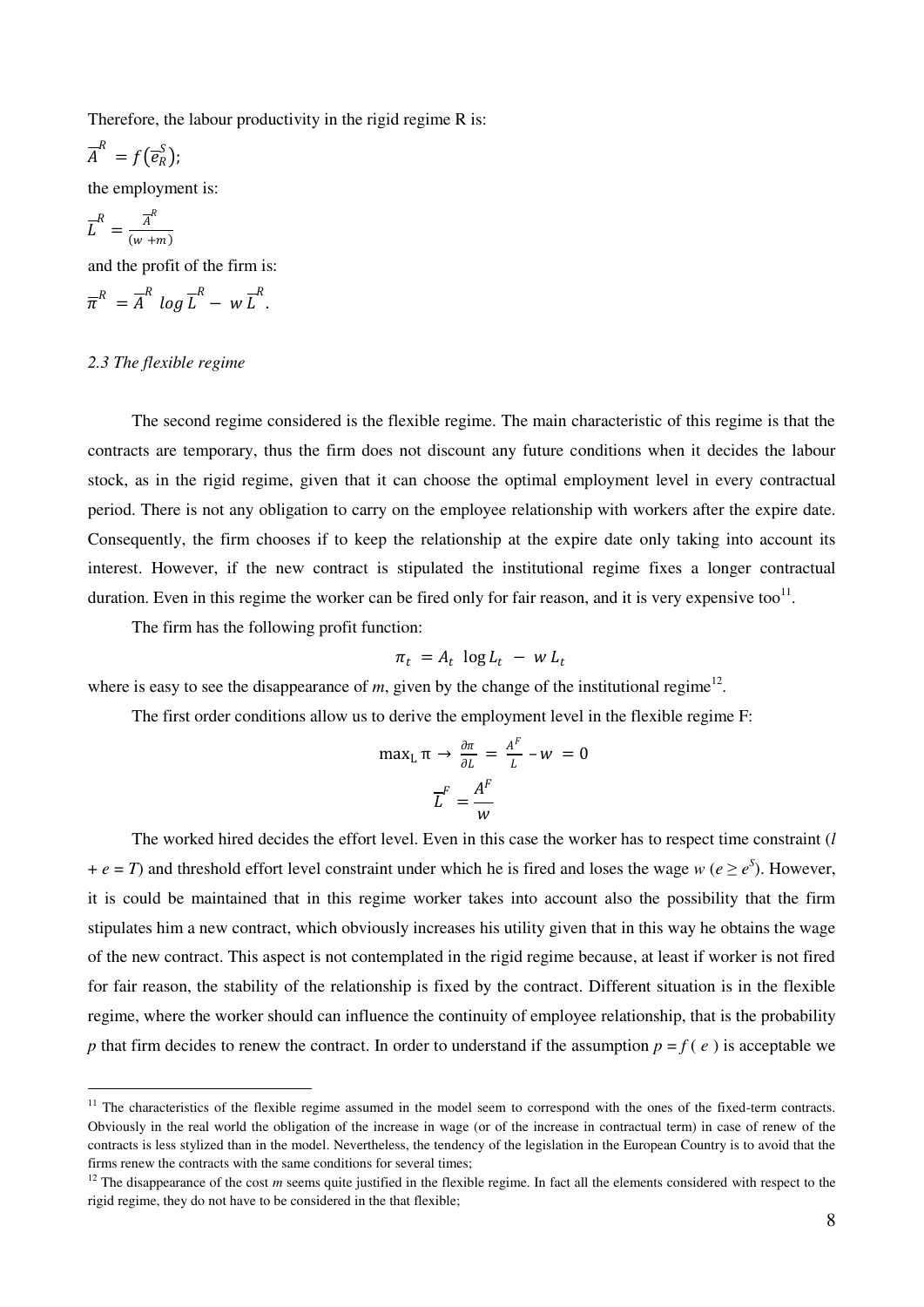must analyse how the firm chooses to carry on an employee relationship. Surely each choices imply both benefits and costs to firm, so is reasonable to expect that the firm takes its optimal choice confronting the two alternative. The firm has interest to stipulate the new contract to old worker when the cost of old worker is lower than the cost to hire a new worker:

$$
w(1+\alpha) < w + sc + tc + hc
$$

where  $w = \text{wave}$ ;

 $\alpha$  = greater cost, given by contractual obligation;

*sc* = search cost;

*tc*= training cost;

*hc* = human capital lost.

If the firm takes its decision on contractual stipulation in this way is appropriate to distinguish between skilled labour and unskilled labour. For the first it looks acceptable the assumption  $p = f(e)$  for two reasons: firstly, the effort of skilled worker increases the hiring cost of a new worker in term of human capital lose *hc* into worker<sup>13</sup>; moreover, for the skilled labour both the search cost *sc* of a new worker which have the qualifications required, and the training cost  $tc$  can be very significant<sup>14</sup>. Thus, it is reasonable for the firm to renew the contract to a worker which has reached good results in term of productivity despite the greater cost imposed by the institutional regime. However, it must be said that the productivity of skilled workers depends on elements which have very little to do with the institutional regime, but they have more to do with instruction level, personal ambitions, and so on. Hence, both the aim of this paper to identify the incentives of different institutional regimes, and the analytical context, characterized by a fixed wage and that kind of utility function of worker, they do not look to have much to do with the skilled labour.

Different story is for the unskilled labour. Indeed, in this sphere it is reasonable to presume that search cost *sc* and training cost *tc* are not really relevant, given that the mansions done by unskilled worker generally can be done by every workers without any particular qualifications or skills. Moreover, the human capital of an unskilled worker can be considered irrelevant or easily replicable<sup>15</sup>. Consequently, for the firm is optimal to hire a new worker, given that it has to sustain a labour cost smaller than for the old worker. Thus, for the unskilled labour the assumption  $p = f(e)$  cannot be accepted, given that for the firm is optimal always and at every expire date to hire a new worker.

Consequently, the utility function of worker is still the following:

$$
U(w, l, e) = \begin{cases} f(w) + \log(\frac{l}{e}), & e \ge e^S \\ \log(\frac{l}{e}), & e < e^S \end{cases}
$$

<sup>&</sup>lt;sup>13</sup> The skilled worker in fact, unlike the unskilled worker, is often put to accomplish multidimensional tasks, where learning and experience represent important factors for a well-done result. These factors assume less importance for the unskilled labour, where the worker is put to accomplish simple mansions;

<sup>&</sup>lt;sup>14</sup> The research of skilled workers can imply relevant costs concerning the difficulty to find the worker with the adequate qualifications and experience; moreover, to train a worker, even if skilled, to accomplish a complex task can imply high costs as well (for instance, there are many big firms that begin to pay their workers since the training periods). For the unskilled labour all these considerations have a lower weight;

 $15$  See notes 13-14;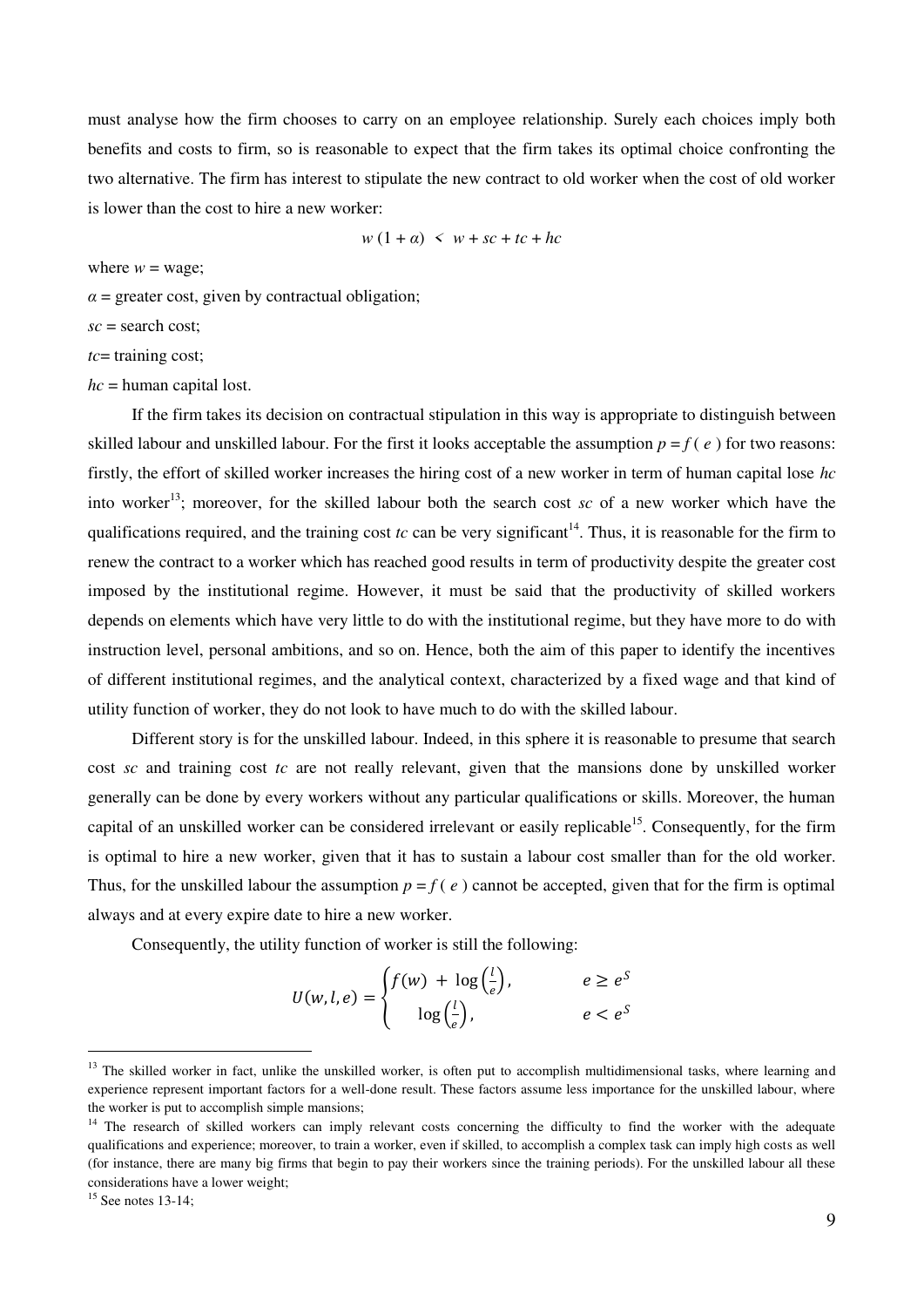Even here the worker has the time constraint  $(l + e = T)$  and the threshold effort level constraint under which for the firm is optimal to fire him and he loses the wage ( $e \geq e^{S}$ ):

$$
\max_{(l,e)} U(w, l, e) = f(w) + \log \left(\frac{l}{e}\right)
$$
  
s. v.: 
$$
\begin{cases} l + e = T \\ e \ge e^S \end{cases}
$$

The Kuhn-Tucker conditions allow us to derive the effort level and, consequently, the labour productivity in the flexible country F:

$$
\overline{l}^F = (T - e^S) \wedge \overline{e}^F = e^S.
$$

Initially the effort level of unskilled worker in the flexible regime could look the same of the effort level in the rigid regime. Indeed, the threshold level under which for the firm is optimal to fire worker is greater in the rigid regime than in the flexible one. In this regime there is only one period and it corresponds to contractual period:

$$
w = [A(e) \log(L) - A(e) \log(L - 1)] + fc
$$

from which:

$$
\overline{e}_F^S = A^{-1}(e) \frac{w - fc}{\log(\frac{L}{L-1})}
$$

Comparing this effort level to the threshold level of the rigid regime  $e_R^S$  is easy to see:

$$
fc\left[\frac{(1+i)}{1+(1+i)}\right] < fc \rightarrow \frac{w - fc\left[\frac{(1+i)}{1+(1+i)}\right]}{\log\left(\frac{L}{L-1}\right)} > \frac{w - fc}{\log\left(\frac{L}{L-1}\right)} \rightarrow
$$
\n
$$
A\left(e_R^S\right) > A\left(e_F^S\right) \rightarrow e_R^S > e_F^S
$$

Indeed, it was enough reasonable to expect this result. In particular, the main intuition is that in the flexible regime, being the keeping cost reduced by the temporary contracts , the firm could also considers convenient to avoid the firing cost and attend the expire date of the contract. This alternative is excluded in the rigid regime, where the contracts are permanent, increasing the keeping cost of a worker less productive. Consequently, the effort level  $e^S$  needed so that the firm decides against firing worker in the rigid regime have to be greater.

Therefore, the labour productivity in the flexible regime F is:

$$
\overline{A}^F = f(\overline{e}_F^S);
$$

the employment is:

$$
\overline{L}^F = \frac{\overline{A}^F}{w} ;
$$

and the profit of the firm is:

 $\overline{\pi}^F = \overline{A}^F log \overline{L}^F - w \overline{L}^F.$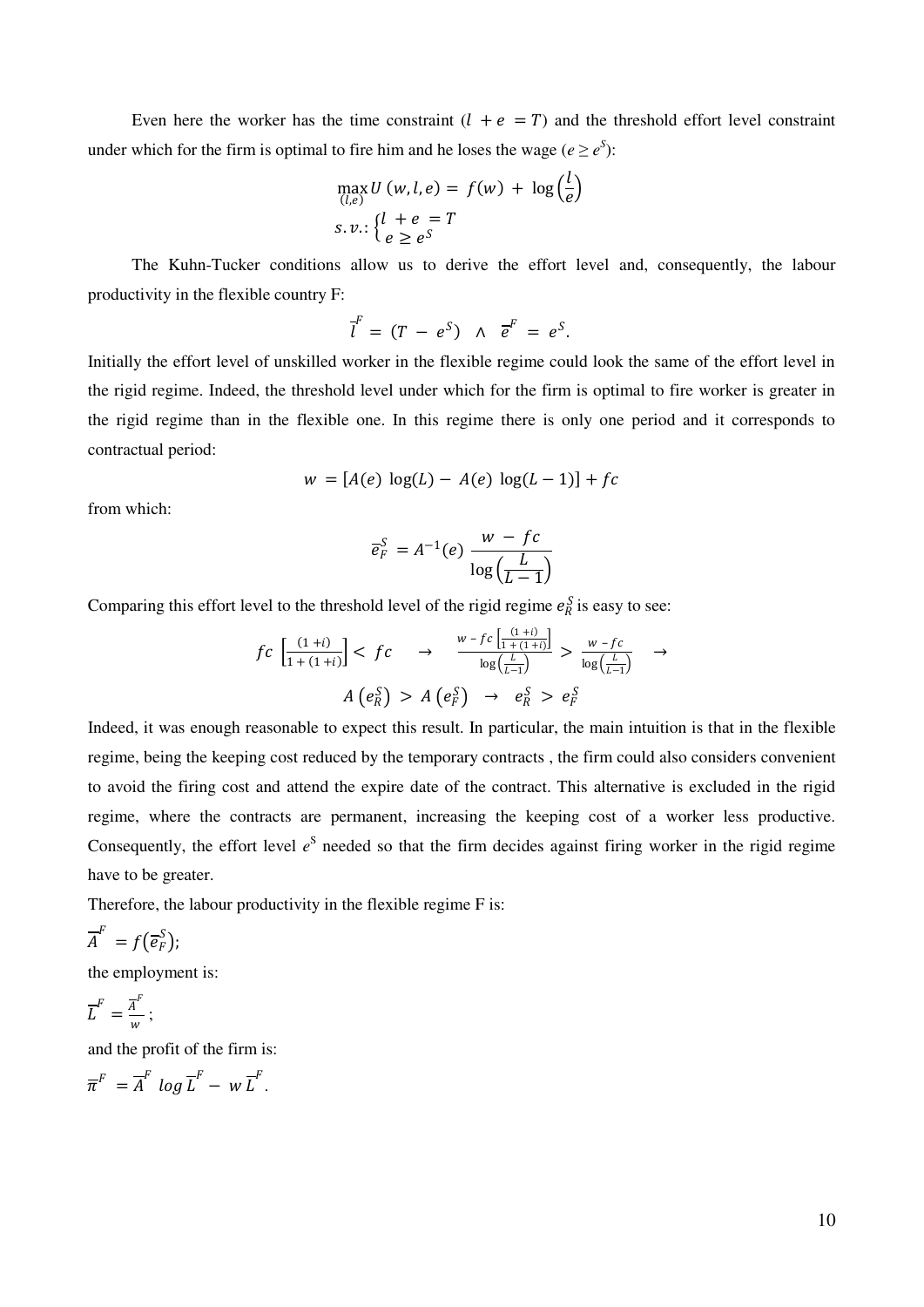After the analysis of the two institutional regimes, now we are able to derive several important implications of the model on the effect of EPL, in order to identify what regime offers a better result in term of employment level:

- the labour productivity in the rigid regime R is greater than in the flexible regime F;
- $\bullet$  the employment level in the rigid regime R is almost the same than in the flexible regime F;
- $\bullet$  the employment variability is greater in the flexible regime  $F$ ;
- the firm in the flexible regime F are more efficient than in the rigid regime, but the profit is almost the same in the two regimes.

For the productivity level *A*, we have already seen as in the rigid regime the workers are more productive than in the flexible regime:

$$
\overline{e}_R^S > \overline{e}_F^S \rightarrow \overline{A}^R = f\left(\overline{e}_R^S\right) > \overline{A}^F = f\left(\overline{e}_F^S\right)
$$

For the employment level *L*, the results of the analysis highlight two differences which influence the employment in a opposite way: on one hand the flexible regime deletes the "rigidity cost" *m* present in the rigid regime, due to different life of the contracts in the two regimes, raising the employment; on the other hand the lower labour productivity in the flexible regime leads the firms to reduce the labour demand. Therefore, the result of the comparison on the employment *L* is ambiguous:

$$
\overline{L}^R = \frac{A^R}{(w+m)} \cong \overline{L}^F = \frac{\overline{A}^F}{w}.
$$

Nevertheless, surely the variability of the employment, that is the flows in and out the occupation, is much higher in the flexible regime. To show this we assume that there is a technological cycle (or a demand) where in the first stage there is an expansion of the technological constraint (or of the demand) from *log L* to  $log L<sup>2</sup>$  (that is a greater marginal productivity of labour), whereas in the next stage there is a contraction of the technological possibilities again to *log L*. In the rigid regime R, owing the characteristics of the contracts, there are not temporary fluctuations of the employment connected to the different stages of the cycle, but there are only structural changes unrelated to the trend. In the flexible regime F, owing that the firm can choose the labour stock in every contractual period, the employment changes from: in the expansion stage  $\Delta L = 2 \frac{\overline{A}^F}{w}$  $\frac{\overline{A}^F}{w} - \frac{\overline{A}^F}{w}$  $\frac{\overline{A}^F}{w}=\frac{\overline{A}^F}{w}$  $\frac{\overline{A}^F}{w}$ , with the employment level equal to  $\overline{L} = 2 \frac{\overline{A}^F}{w}$  $\frac{\overline{A}^F}{w}$ ; in the contraction stage  $\Delta L = \frac{\overline{A}^F}{w}$  $\frac{1}{w}$  –  $2\frac{\overline{A}^F}{\cdots}$  $\frac{\overline{A}^F}{w} = -\frac{\overline{A}^F}{w}$  $\frac{\overline{A}^F}{w}$ , with the employment level equal to  $\overline{L} = \frac{\overline{A}^F}{w}$  $\frac{1}{w}$ .

This result affects both the utility of being employed and the disutility of being unemployed. In particular, on one hand in the rigid regime the utility of being employed is greater than one in the flexible regime, given that it is more difficult to become unemployed; but on the other hand in the rigid regime the disutility of being unemployed is greater as well, given that it is more difficult to find a work.

Finally, for the efficiency without doubt in the flexible regime F the firms are more efficient, owing that they can choose in every period the optimal labour stock: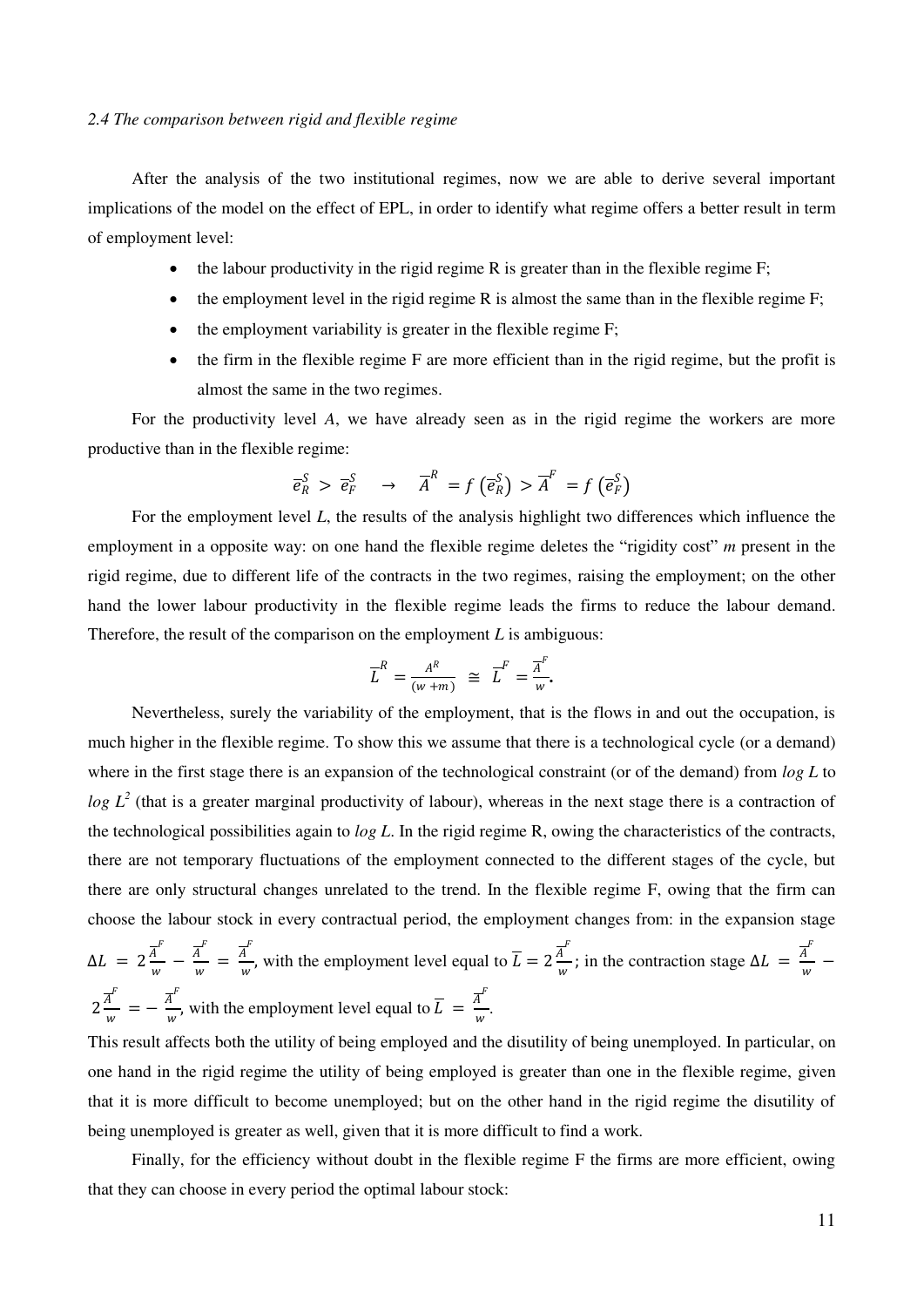$$
\overline{L}_t^F = Argmax_L \left\{ \overline{A}^F \log(L) - wL \right\} \ \forall \ t.
$$

The firms in the rigid regime, just because of the impossibility to modify the labour stock ("rigidity cost" *m*), are constantly in a suboptimal condition:

$$
\overline{L}_t^R \neq \text{Argmax}_L \left\{ \overline{A}^R \log(L) - wL \right\} \ \forall \ t.
$$

However, the firms in the rigid regime R take advantage of a labour productivity greater than one in the flexible regime  $F, \overline{A}^R = f(\overline{e}_R^S) > \overline{A}^F = f(\overline{e}_F^S)$ . Therefore, being two effects with opposite direction, the comparison on the profits  $\pi$  is ambiguous.

To sum up, the results of the comparison between the two regimes are the following<sup>16</sup>:

- the labour productivity A is greater in the rigid regime;
- the result on the average employment is ambiguous (see Fig. 2). However, the flows in and out the employment are larger in the flexible regime;
- $-$  the firms in the flexible regime choose the labour stock in every period more efficiently, but their efficient is damaged by the lower labour productivity.



Figure 2 – Employment level in the two regimes

## *2.5 The passage from the rigid to the flexible regime*

<u>.</u>

The analysis of the two standard institutional regimes, and the comparison between them, have led to the conclusion that the long run average employment in the two regimes is the same. This conclusion would seem at first view it is inconsistent with the data, which point out that in all European Country where there was a labour market reform towards a greater flexibility there was an increase in employment. However, the analysis of the passage from one regime to another give us a convincing explanation of this increase.

In this transitional period from one regime to another the firm has the following profit function:

<sup>&</sup>lt;sup>16</sup> See Schivardi, F. (2000), and Boeri, T. and Garibaldi, P. (2005), where the authors arrive at the same conclusions, even if through a different way;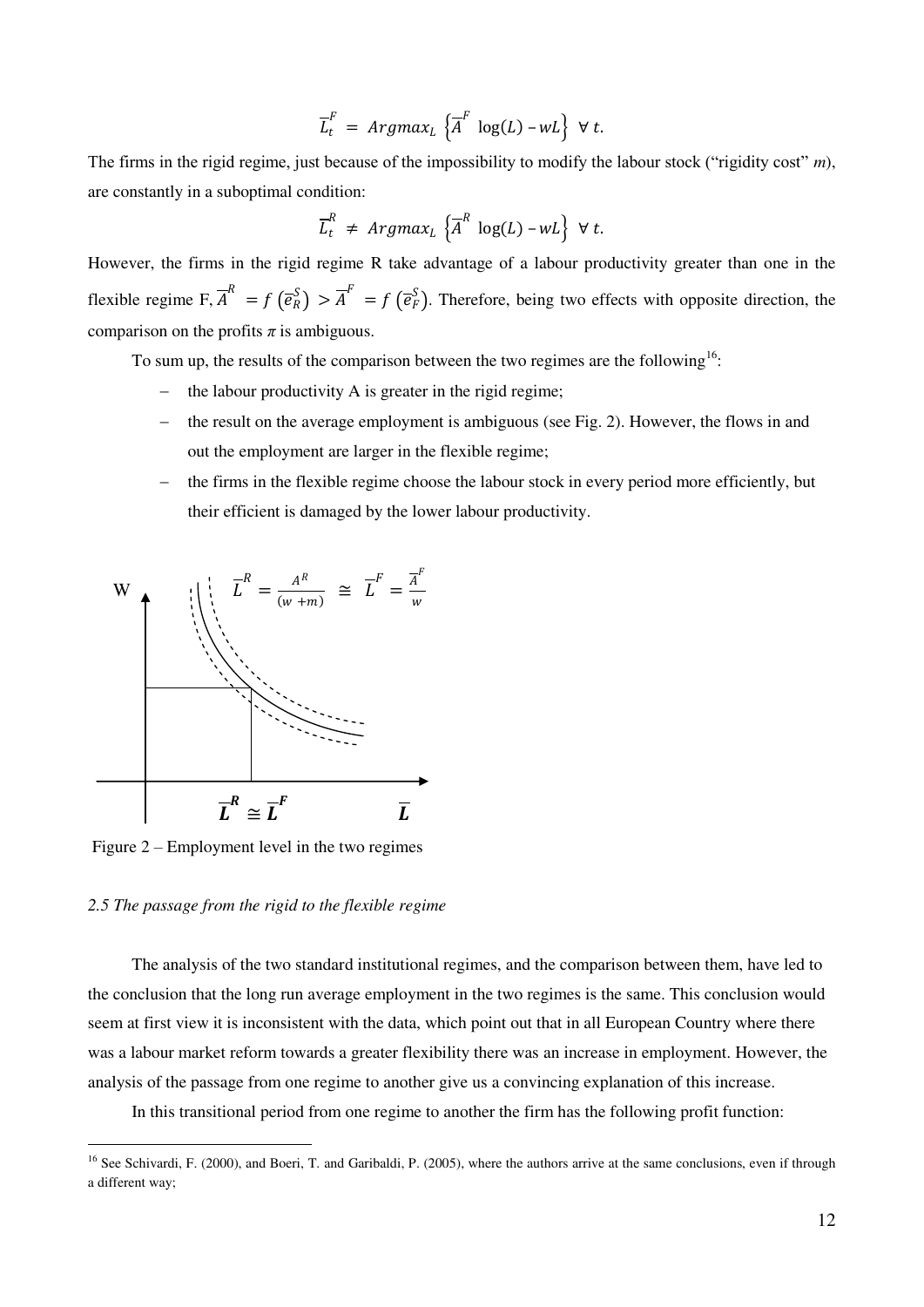$$
\pi_t = A_{t-1} \log \left( \overline{L}^R + L^F \right) - w \, \overline{L}^R - w \, L^F
$$

where  $\overline{L}^R$  is the employment level before the liberalization of the flexible contracts, which cannot be modified. The labour productivity considered by the firm is the productivity of the previous period, that is the productivity of the rigid regime  $A_{t-1} = A^R$ .

The firm maximizes the profit choosing only the flexible labour stock  $L^F$ :

$$
\max_{L^{F}} \pi \to \frac{\partial \pi}{\partial L^{F}} = \frac{A^{R}}{\left(\overline{L}^{R} + L^{F}\right)} - w = 0
$$
  
from which 
$$
\overline{L}^{F} = \frac{A^{R}}{w} - \overline{L}^{R}
$$

Hence, at the introduction of the flexible regime the total employment becomes:

$$
\overline{L}^I = \overline{L}^R + \overline{L}^F = \overline{L}^R + \frac{A^R}{w} - \overline{L}^R = \frac{A^R}{w}
$$

Therefore, the introduction of the flexible regime produces an employment greater than the previous level. In fact:

$$
\overline{L}^I = \frac{A^R}{w} > \frac{A^R}{(w+m)} \cong \frac{A^F}{w}
$$

Nevertheless, as soon as the system assimilates the changing of the institutional regime, in the long run there will be unavoidably 3 effects:

- there will be more and more workers hired with flexible contracts; and from this;
- the labour productivity will get more and more the productivity of the flexible workers  $(A \downarrow \rightarrow A^F)^{17}$ ;
- $\theta$  the firms will adjust their expectations on labour productivity.

Thus, in the long run the employment comes back to the previous level:

$$
\overline{L}^F = \frac{A^F}{w} < \frac{A^R}{w} = \overline{L}^I
$$

W



Figure 3 – Honeymoon Effect

<sup>&</sup>lt;sup>17</sup> Both the effects depends exclusively on the fact that for the firm is more and more convenient to hire with fixed-term contracts; therefore, owing to the exhaustion of the generation of permanent workers and given that all new workers are hired with fixed-term contracts, there are the two effects;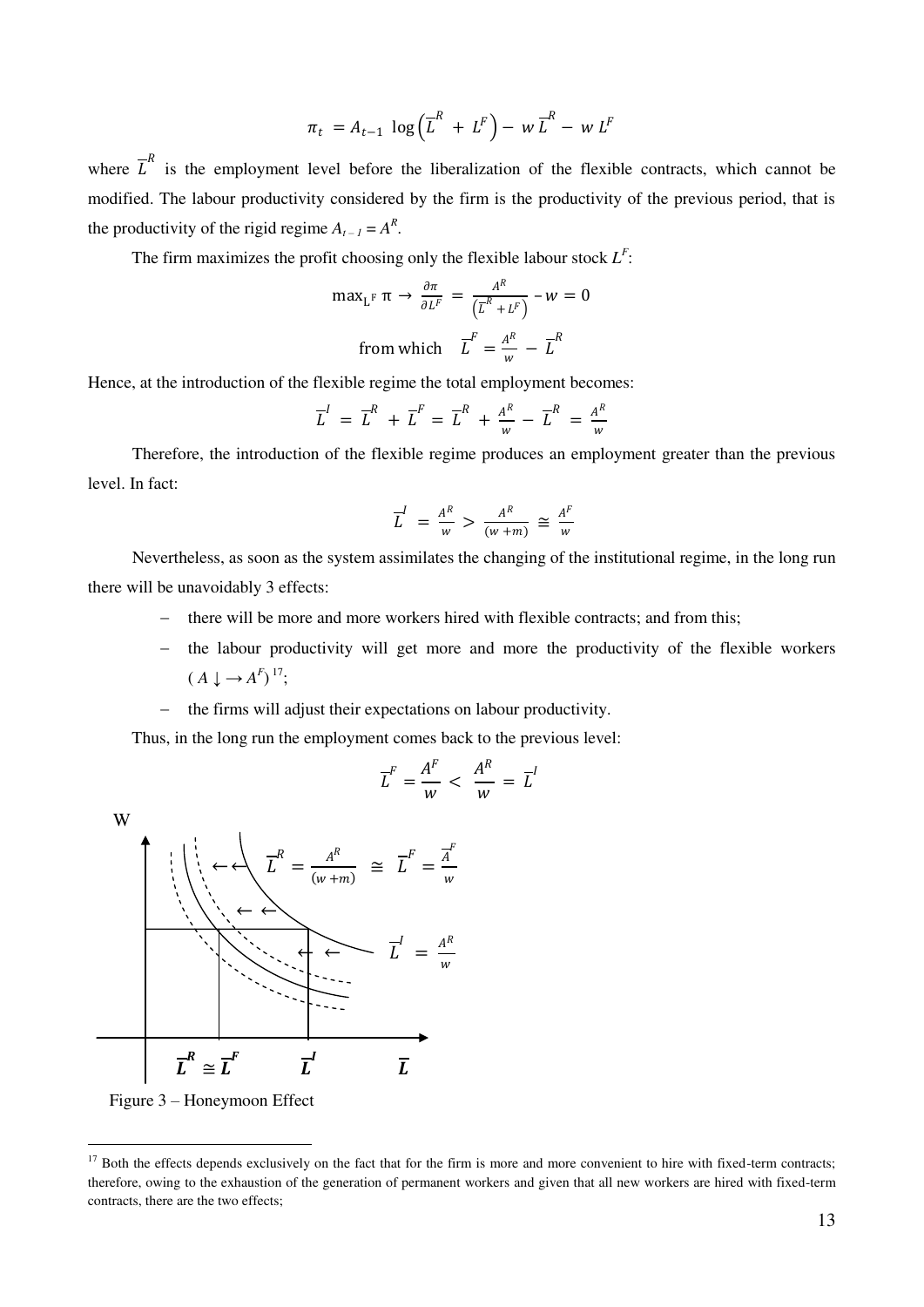Finally, as it is showed in Figure 3, the introduction of the flexible regime generates a temporary increase in employment. However, exhausted the "Honeymoon Effect", the employment returns to the previous level. Indeed, this effect is due to a decrease in labour productivity  $A^{18}$ .

#### *2.6 The mixed regime*

In this paragraph it is analyzed another institutional regime, called mixed regime. The most important characteristics of this regime are that the contracts are permanent (like the rigid regime), but the firing is possible in every moment and for every reason and it does not imply any cost for the firm<sup>19</sup>. Consequently, in this regime when the firm chooses the labour stock it does not consider the "rigidity cost" *m*, given the possibility to fire the workers less productive and to respond to changes of demand and technology without any additional cost.

The firm has the following profit function:

$$
\pi_t = A_t \log L_t - w L_t
$$

The first order conditions allow us to derive the employment level in the mixed regime M:

$$
\max_{L} \pi \to \frac{\partial \pi}{\partial L} = \frac{A^M}{L} - w = 0
$$
  
from which 
$$
\overline{L}^M = \frac{A^M}{w}
$$

The labour productivity level A is determined by the choice of worker on the effort. Even in this case the decisional problem of worker appears as a standard maximization problem subject to inequational constraint. The worker is not able clearly to influence the firm choices on firing when them are due to technological or demand shocks. However, the worker can influence significantly the firm advantage to fire for unproductiveness reason. The utility function of worker hired is:

$$
U(w, l, e) = \begin{cases} f(w) + \log(\frac{l}{e}), & e \ge e^S \\ \log(\frac{l}{e}), & e < e^S \end{cases}
$$

The worker maximizes his utility subject to usual constraints:

$$
\max_{(l,e)} U(w, l, e) = f(w) + \log \left(\frac{l}{e}\right)
$$
  
s. v.: 
$$
\begin{cases} l + e = T \\ e \ge e^S \end{cases}
$$

The Kuhn-Tucker conditions allow us to derive the effort level and, consequently, the labour productivity in the mixed regime M:

$$
\overline{l}^M = (T - e^S) \wedge \overline{e}^M = e^S.
$$

To identify the exact level of  $e_M^S$  we consider 2 period: the first year and the next ones. For the firm it is optimal to fire worker if the expected value of the cost to keep worker is greater than the expected value of

<sup>&</sup>lt;sup>18</sup> See Boeri, T. and Garibaldi, P. (2005);

 $19$  The characteristics of this institutional regime corresponds exactly to a reform which reduces the protection for the permanent contracts, just as it has been in the nineties in Spain and in Portugal, and as it has been always in the United States;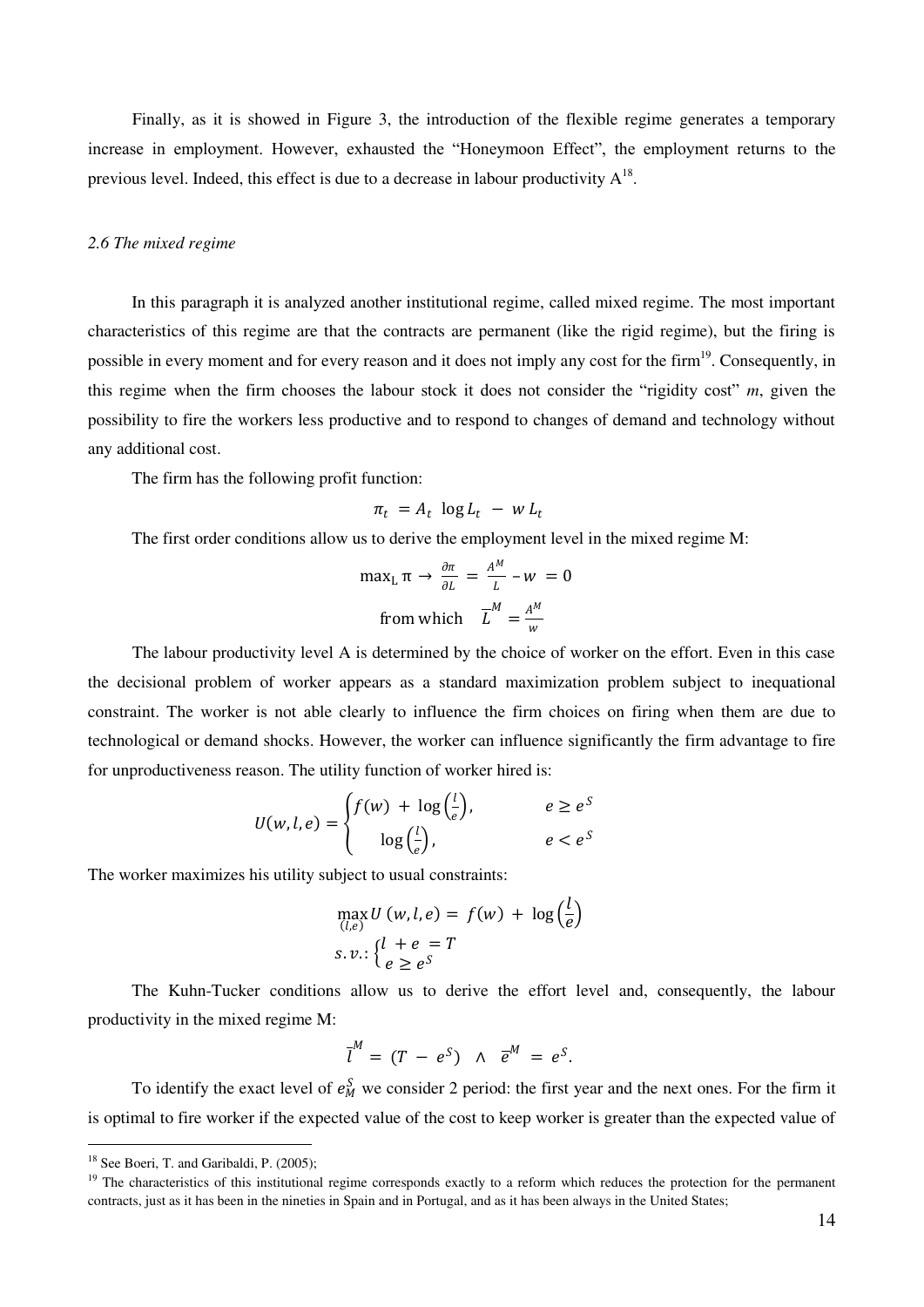the revenue derived by labour product<sup>20</sup>. Therefore, the threshold level is the effort level that equalizes marginally these two values:

$$
\sum_{j=1}^{2} w (1 + i)^{- (j-1)} = \sum_{j=1}^{2} \{ [A(e) \log(L) - A(e) \log(L-1)] [ (1 + i)^{- (j-1)} ] \}
$$

from which:

$$
\overline{e}_M^S = A^{-1}(e) \frac{w}{\log\left(\frac{L}{L-1}\right)}
$$

Therefore, the labour productivity in the mixed regime M is:

$$
\overline{A}^M = f(\overline{e}_M^S) > \overline{A}^R = f(\overline{e}_R^S) > \overline{A}^F = f(\overline{e}_F^S) \text{ given that } \overline{e}_M^S > \overline{e}_R^S > \overline{e}_F^S
$$

the employment is

$$
\overline{L}^M = \frac{\overline{A}^M}{w} > \overline{L}^R = \frac{\overline{A}^R}{(w+m)} \cong \overline{L}^F = \frac{\overline{A}^F}{w}
$$

and the profit of the firm is:

$$
\overline{\pi}^M = \overline{A}^M \log \overline{L}^M - w \overline{L}^M > \overline{\pi}^R = \overline{A}^R \log \overline{L}^R - w \overline{L}^R \cong \overline{\pi}^F = \overline{A}^F \log \overline{L}^F - w \overline{L}^F
$$

Finally, the results of the comparison with the other regimes are the following:

- the labour productivity is greater in the mixed regime compared to the other regimes;
- the average employment is greater in the mixed regime compared to the other regimes (see Fig. 4);
- the efficiency of the firms is greater in the mixed regime compared to the other regimes.



Figure 4 – Employment level in the mixed regime

<sup>&</sup>lt;sup>20</sup> Notice the disappearance of the firing cost  $fc$ , due to the characteristics of the institutional regime;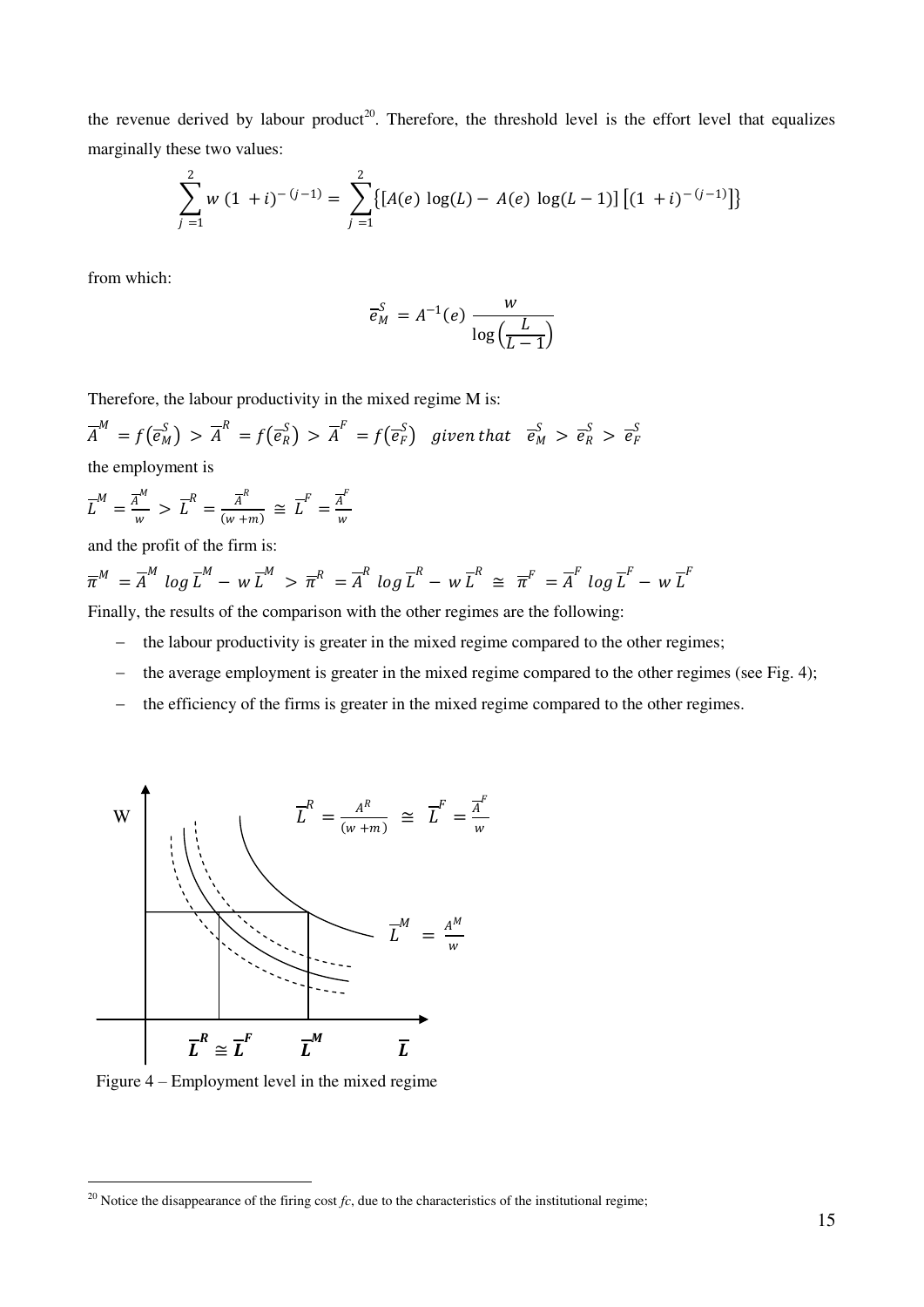## **3. The empirical evidence**

The empirical analysis of the EPL effects ever since its development has presented several methodological problems not easy to solve. The first problem, so far only partially solved, consists of the difficulty to measure the rigidity grade of an institutional system, owing the presence of many elements that contribute to bring it about. To solve this problem, in order to be able to do international comparisons, it was resorted to the so-called method "*hierarchies of the hierarchies*", which consists of assign a grade (for instance from 1 to 6) to every country with respect to every element fit to affect the rigidity grade of the system. Averaging the different components, so it is obtained the synthetic index of rigidity. Despite this method has been of great help, it is clear that the numerousness of the elements in the different legislations of the Countries implies an ambiguity to choose what elements are more effective, or even if the same element is effective in the same manner in Countries with different structural characteristics.

Another problem not easy to solve consist of take into account the lags that elapse between the institutional reforms and the production of their effects in the labour market. Even in this case it is problematic to identify precisely the interval, given that different Counties could quite easily imply different reaction times of the labour market $2<sup>1</sup>$ .

Therefore, for these problems it is necessary much prudence to interpret the empirical evidence and draw definitive conclusions. However, the purpose of this paragraph is to point out same "stylized fact" that emerge from the empirical evidence, in order to offer a preliminary evaluation of the model analyzed in this paper.

In the recent years the institutional regimes, and more precisely the contractual regimes, of the main European Countries have had some significant changes. However, the main reforms have the common characteristic to not touch the roles for the workers hired pre-reforms, instead affecting deeply the regime for the workers post-reform. This asymmetry has produced the unpleasant consequence of a dual labour market, characterized by inequality of treatment, an efficiency of the system only partial and a remarkable redistributive effect all in favour of the workers pre-reform that have taken advantage of the trade-union protection during the phases of the change and against the new workers and the new generations.

This asymmetric institutional change of the main European Countries can be grasped by the figures 5  $-6^{22}$ .

In the first figure is immediate to note that from the eighties to nowadays in all Countries the regulation of permanent contracts has not been changing. At this Spain and Portugal constitute an exceptions, which respectively in 1997 and in 2001 modified the regulation also of permanent contracts. Furthermore, from the chart is easy to learn that the index of regulation of permanent contracts in the United States is the smallest.

 $21$  For a more detailed treatment of these problems, see Bertola (1990), Grubb and Wells (1993) and OECD (1999d);

<sup>&</sup>lt;sup>22</sup> The search is European Commission;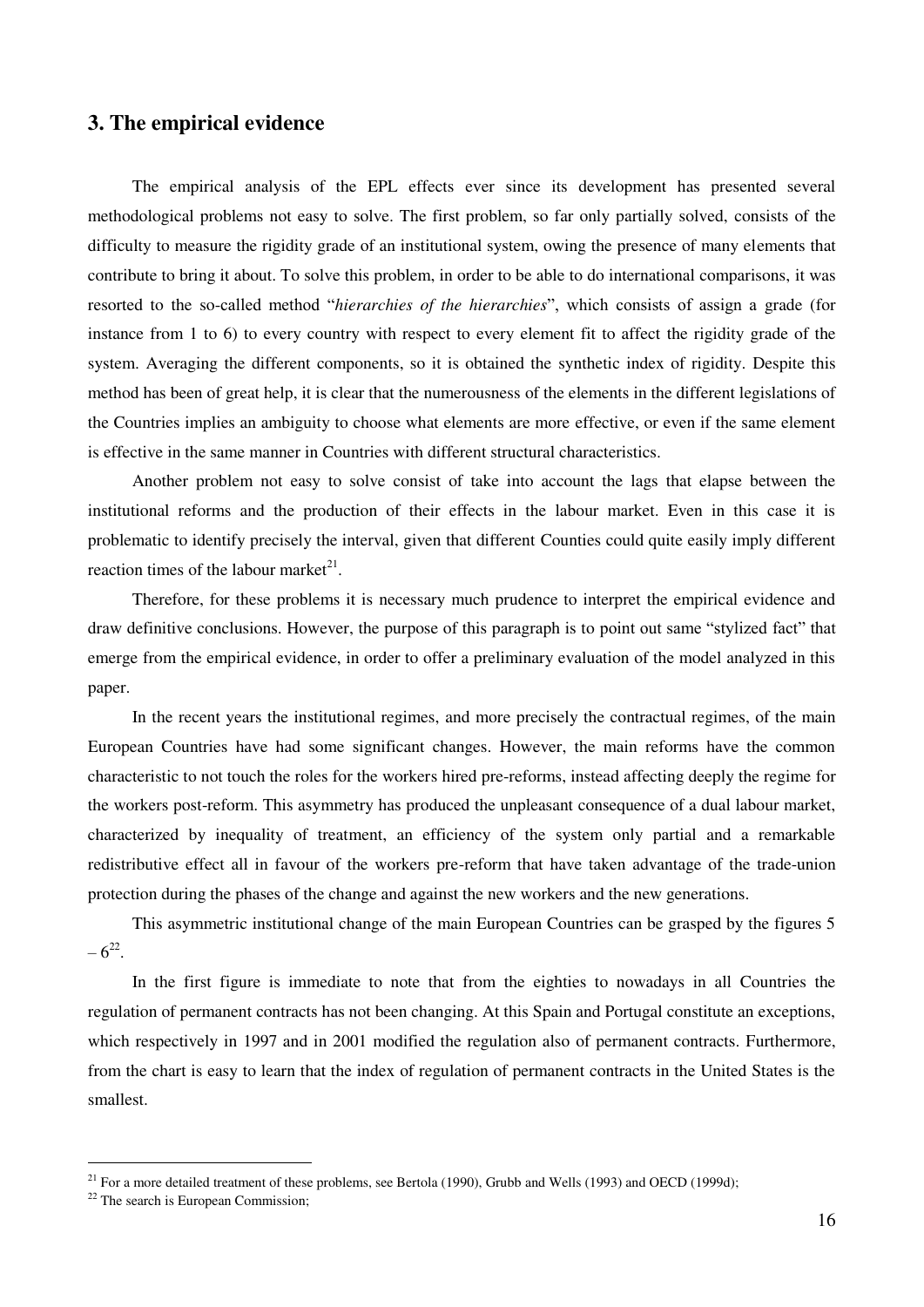The second graphic points out that with reference to the fixed-term contracts there have been several changes in the European Countries. Hence, even from the analysis of these graphics we can observe that the strategy of the main Countries has been to keep unchanged the regulation of the permanent contracts, and to liberalize the fixed-term contracts.



Figure 5 – Index of regulation of permanent contracts – Source: Eurostat



Figure 6 – Index of regulation of temporary contracts – Source: Eurostat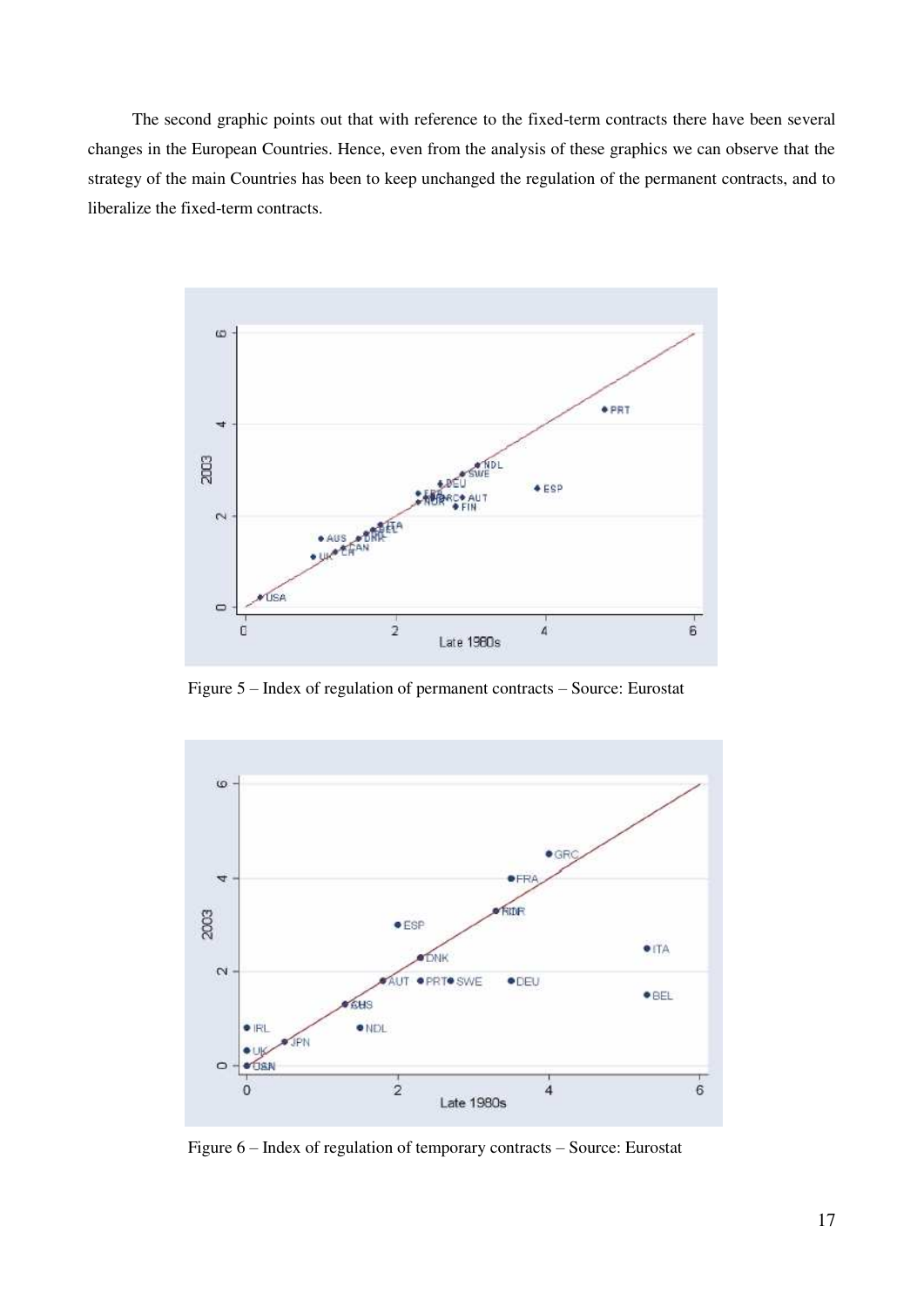According to the model the results for one Country with a rigid regime R that introduces the temporary contracts F only for the new hiring, keeping untouched the roles for the workers hired pre-reform, should be:

- a short-term increase in employment ("Honeymoon Effect");
- an increase in product less than proportional with respect to the increase in employment, due to a gradual decrease in labour productivity;
- a gradual realignment of the employment towards the pre-reform level.

Moreover, given that the "rigidity cost" *m* considered by the firms in the rigid regime R should have a higher weight for the young workers, for which there is not any information on their productivity and it is bigger the number of years that the firm expects to have to pay, another implication of the model is that in those Countries with an higher protection the rate of youthful unemployment should be significantly higher compared to the rate of middle-aged unemployment. This ample differential between the two worker brackets should be less marked in those Countries more flexible.

Finally, the model foresees a larger employment level in those Countries with the mixed regime M, characterized by permanent contracts without firing cost.

These results, even though among the several *caveat* needed in the empirical analysis, would seem to be supported by the empirical evidence<sup>23</sup>.

From the figures  $5 - 6$  can be included rightly in the group of Countries that have introduced the fixedterm contracts from the rigid regime: Belgium, Italy, Netherlands, Portugal, Spain and Sweden. In the Figure 7 below there are the graphics of the rate of unemployment and the rate of economic growth of the aforesaid Countries.

**European Countries.** All these graphics (see Fig. 7), even though in their own peculiarities, show an important indication corresponding to the model expectations. In particular, in all European Countries immediately afterwards the liberalizations of the fixed-term contracts there was a decrease in unemployment and an increase in economic growth. After the first years there was a slackening in production, despite the employment was going on to increase. This piece of evidence points out that the average labour productivity has had a decrease. In the end, later more or less 4 years, there was a realignment of the rate of unemployment towards the pre-reform level.

Moreover, in Spain in the years following the 1997 reform, which reduced the protection for all workers, that is even for the workers pre-reform with permanent contracts, there was an increase in employment and in economic growth that in this case would seem to be structural and not only transitory, given that so far there was not any realignment towards the pre-reform level. Contrary to the theoretical expectations, the same thing was not in Portugal afterwards the 2001 reform, which had the same characteristics of the Spanish reform.

<sup>&</sup>lt;sup>23</sup> The data on the employment and the growth of all Countries are Eurostat data. The graphical elaborations have been made with Microsoft Excel;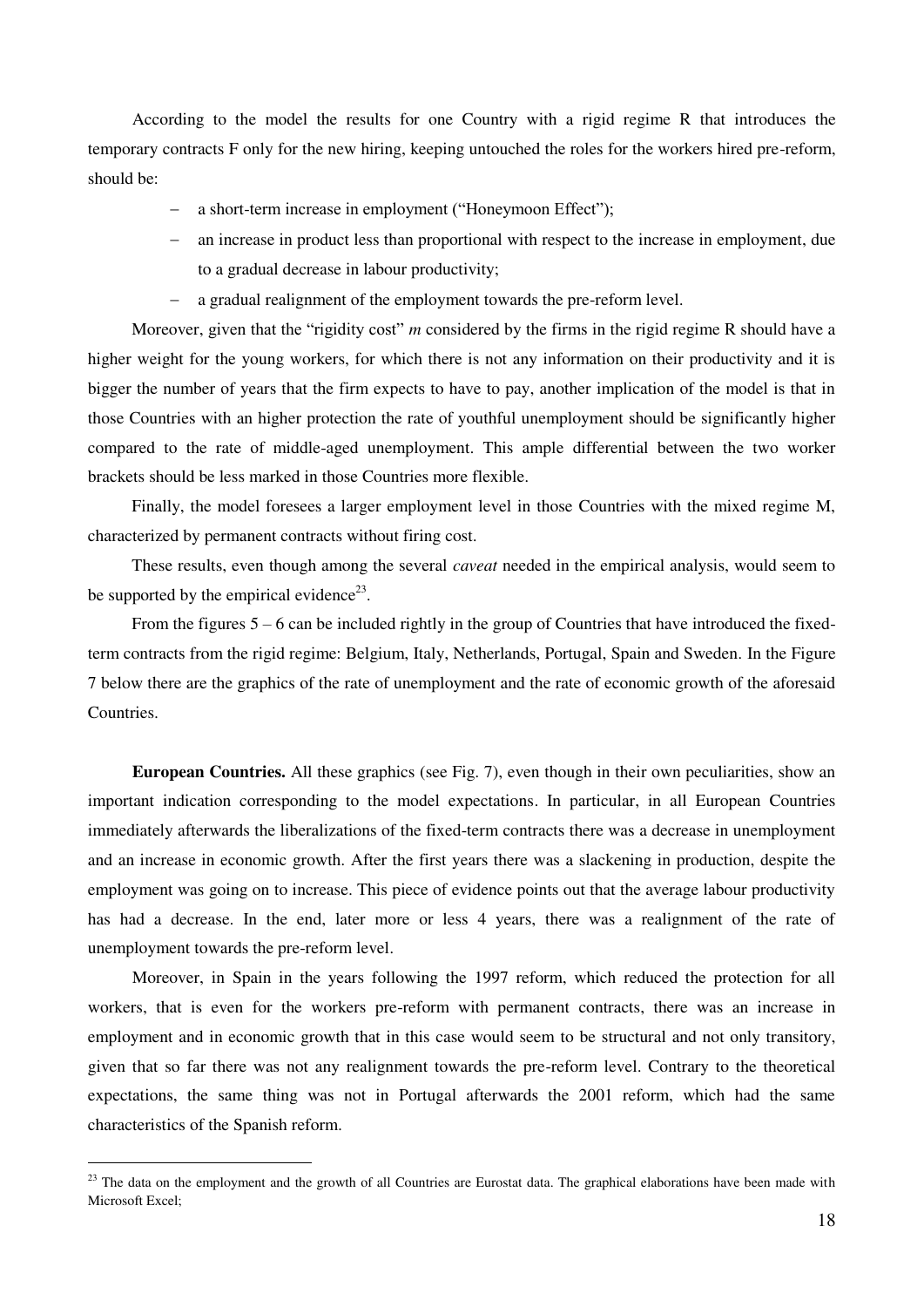

**Reforms years: Belgium in 1997; Portugal in 1996-2001; Italy in 1997-2003; Netherlands in 1999; Spain in 1985-1997; Sweden in 1997** 

Figure 7 – Rate of unemployment and rate of economic growth of the European Countries

**United States.** In the United States, as it can be seen above, the regulation of the permanent contracts has the rigidity index lower than all European Countries, whereas there are not fixed-term contracts. Hence, the labour legislation in the United States provides for only the permanent workers although with the absolute freedom of dismissal, that is in terms of the model the mixed regime M. Therefore, according to the model the United States should have the employment level constantly higher than European Countries.

Down here it is showed the comparison between the rate of unemployment in the United States and an average of the rates of unemployment in the European Countries.



Figure 8 – Comparison between United States and Europe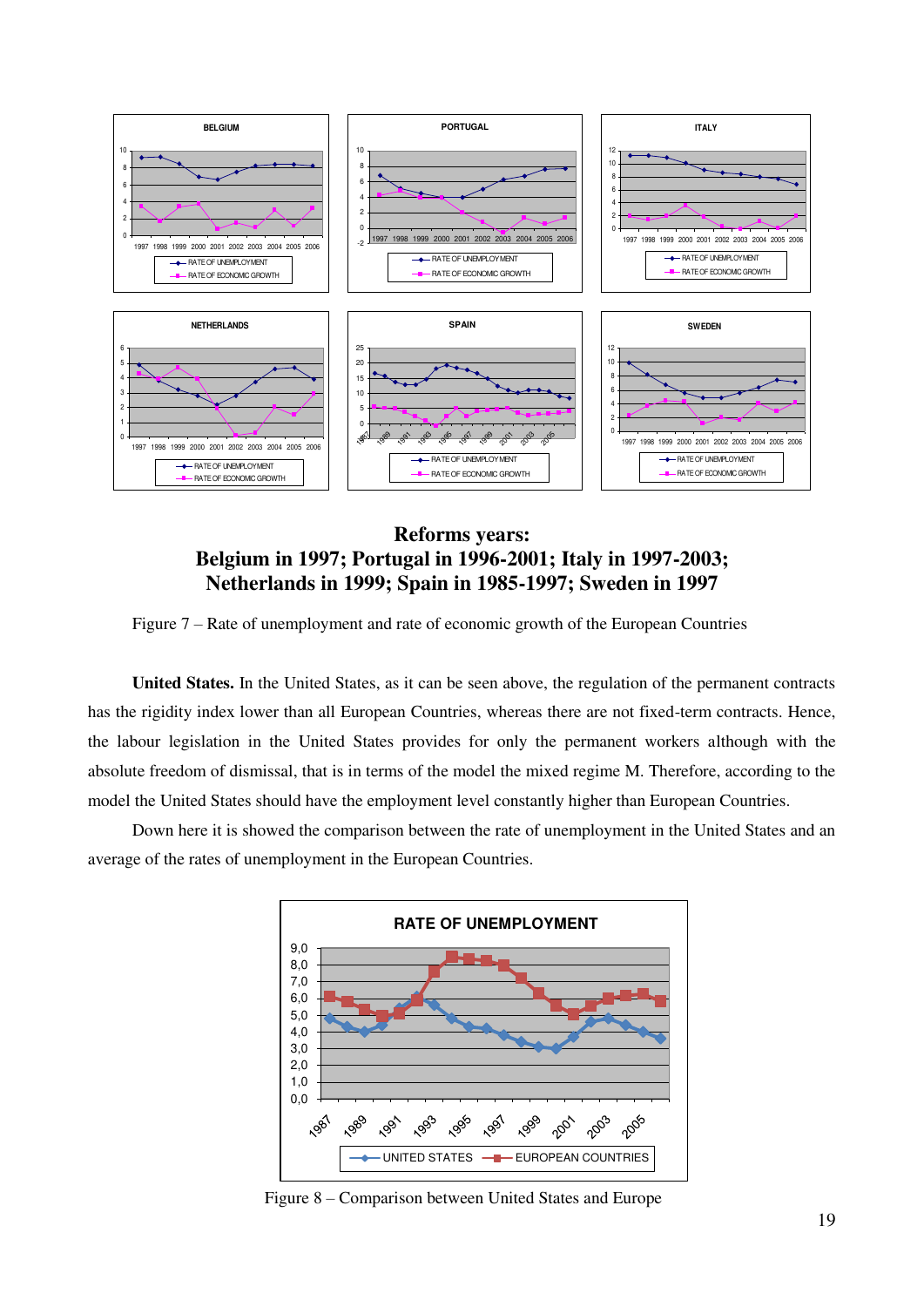Precisely as it was expected, the Figure 8 points out that the employment in the United States has been always higher than in Europe. Furthermore, as we can see, the distance between the two regions has been reduced in the last years, just later the decrease of the rigidity level of the labour institutional regimes in Europe. Even so, because of the inappropriate strategies used to reform the institutional regimes, as it has been maintained several times in this paper, the unemployment level in the United States remains beneath the unemployment level in the European Countries.

**The differentiated effect of the reforms on the different worker brackets.** Another implication of the model is that in those Countries, or in those periods in every Countries, characterized by a rigid regime, given that the "rigidity cost" *m* should be higher for the young workers respect to the middle-aged workers, the youthful unemployment should be significantly greater compared to the middle-aged unemployment. Furthermore, the introduction of an institutional regime more flexible should produce a gradual reduction of the gap between these two worker brackets.

Down here it is showed the graphic of the rates of unemployment for two different groups of workers (under 25 years and over 25 years):



# **Reforms years: Belgium in 1997; Portugal in 1996-2001; Italy in 1997-2003; Netherlands in 1999; Spain in 1985-1997; Sweden in 1997**

Figure 9 – Rate of unemployment for two different worker brackets in the European Countries

These graphics (see Fig. 9) show that generally in those stages characterized by a protection regime extremely rigid the differential between the rate of youthful unemployment and the rate of middle-aged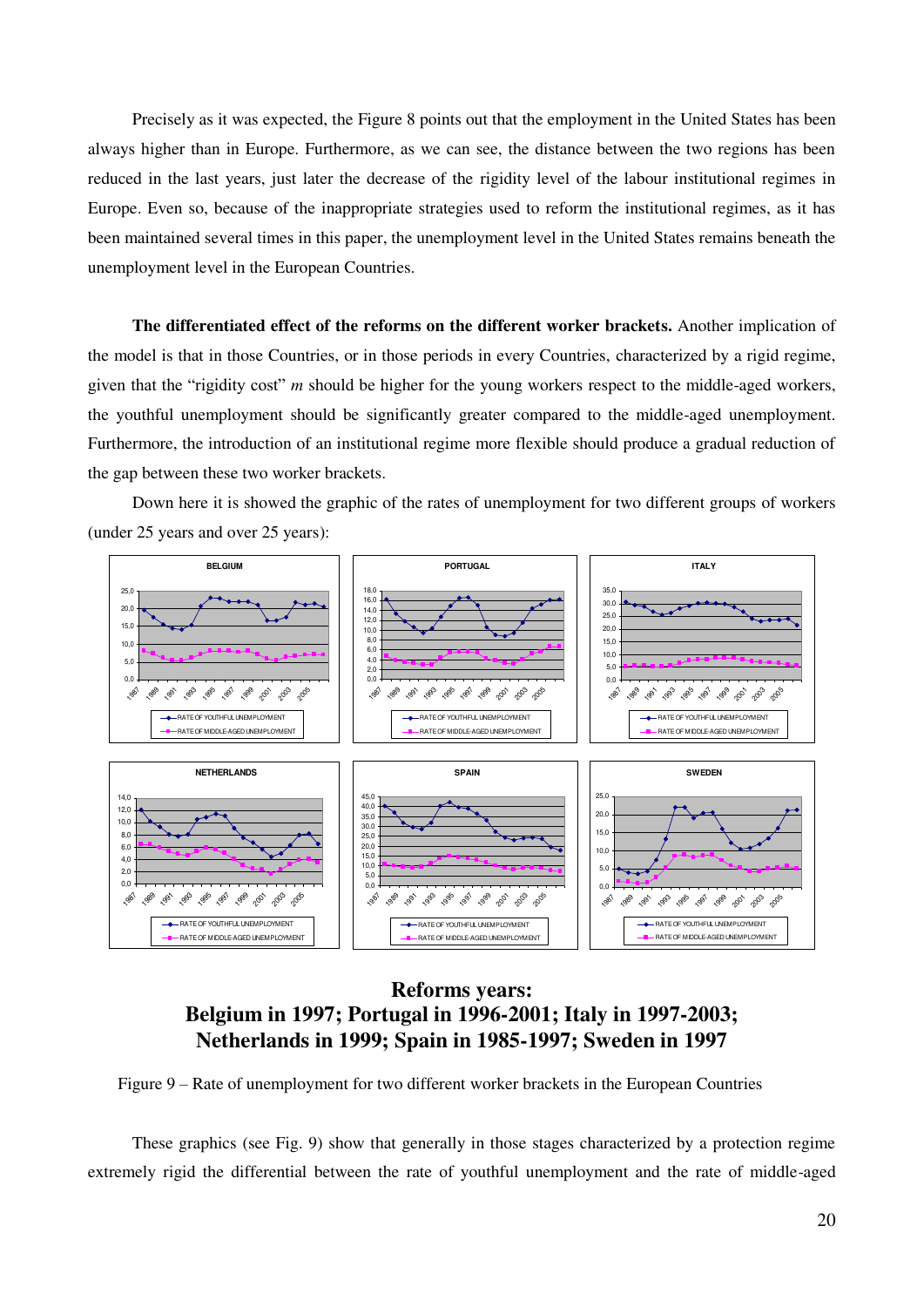unemployment is very large, whereas the same differential is reduced gradually just afterwards the introduction of the regimes more flexible.

Moreover, from these graphics it can be pointed out the unpleasant effect caused by the recent reforms, that is the creation of the dual labour market. Indeed, it is evident that the rate of youthful unemployment, hired with the fixed-term contracts, has a greater variability with respect to the rate of the middle-aged unemployment, hired before the reforms with the permanent contracts with all the guarantees pre-reform. This condition implies that all the greater flexibility on the hiring is borne only by the new workers. And this from the normative point of view it is surely not desirable.

Besides, the model expectations are supported by the comparison with the differential of the rates of unemployment of the two worker brackets in the United States, where the legislation is different with respect to the European legislation. In particular, the model foresees that in those Countries with a mixed regime M, not being the "rigidity cost" *m* given that the firms can always fire, the differential between the rate of youthful unemployment and the rate of middle-aged unemployment should be less marked.

 Down here it is showed the graphic of the differential between the two worker brackets in the United States and in the European Countries:



Figure 10 – Comparison between United States and Europe

From the analysis of the Figure 10 it is straightforward to observe that the differential in the United States has been constantly lower than in Europe. Furthermore, as it was expected, the difference between United States and European Countries even here is reduced in the last years, just afterwards the reduction of the rigidity of the regimes in Europe.

**The general trends.** From the empirical analysis of the employment and the economic growth in the main European Countries reforming the labour regimes, come out some common trends corresponding to the model expectations: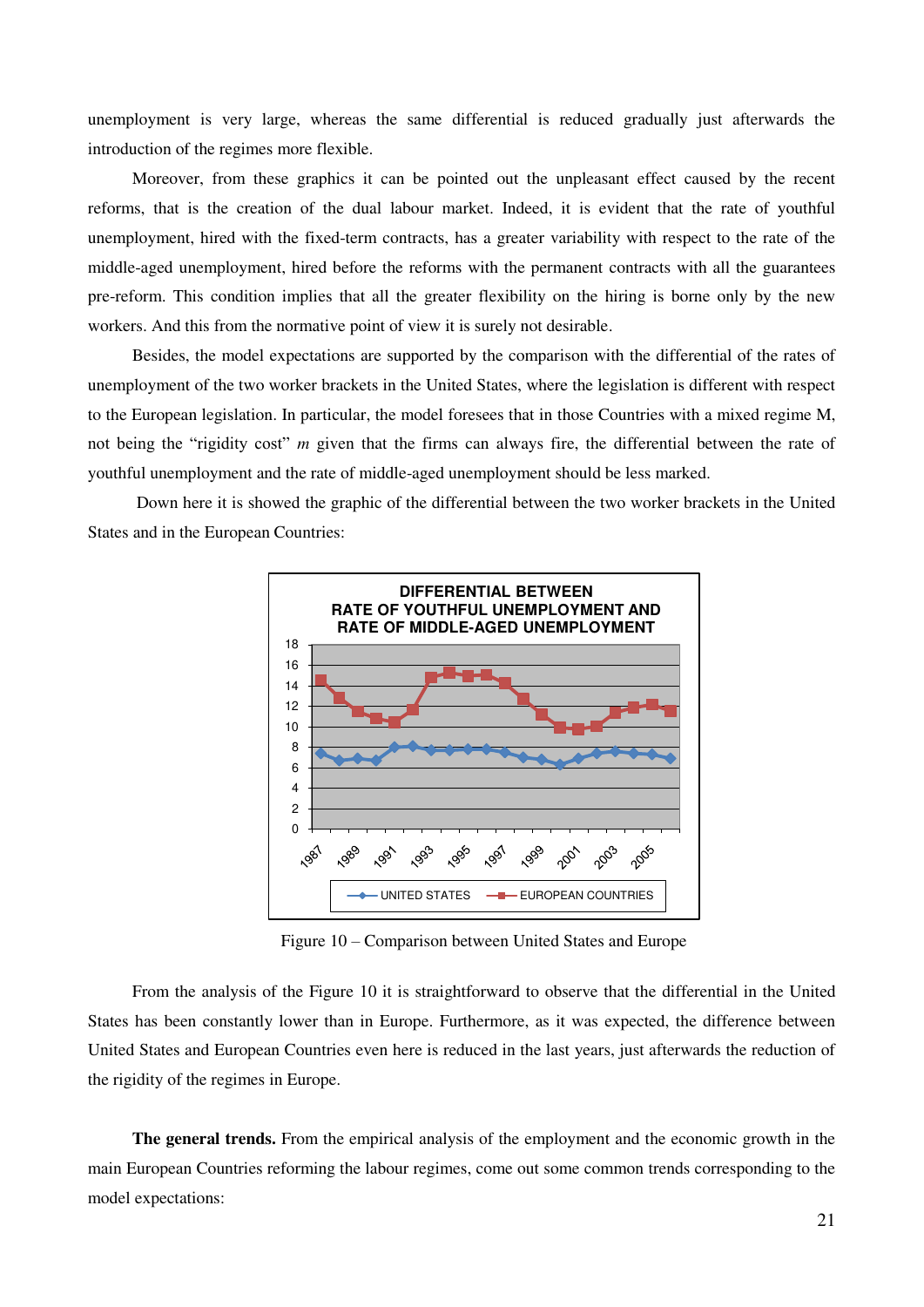- the introduction of the fixed-term contracts produces a temporary increase in employment;
- the increase in product tends to be lower with respect to the increase in employment, presupposing a decrease in labour productivity;
- later about 3 4 years the employment begins to decrease towards the pre-reform level;
- after the introduction of the flexible reforms the differential between youthful unemployment and middle-aged unemployment, significantly large in those phases with strong rigidity, tends gradually to be reduced. However, the youthful unemployment has a very greater variability compared to the middle-aged unemployment, because all the greater flexibility in the hiring is borne by the new workers hired with the new contracts;
- there is not the next realignment of the employment towards the pre-reform level where the reform does not liberalize the fixed-term contracts, rather introduces the freedom of dismissal with permanent contracts.

In conclusion, besides the case of Portugal, the empirical evidence would seem to support the model expectations. Thus, the analysis and the empirical evidence lead us to maintain that the reforms of the institutional regimes liberalizing the fixed-term contracts exclusively for the new hiring do not produce a structural increase in employment, rather only transitory. Furthermore, owing the results of the model supported by the empirical analysis, an alternative more attractive would seem the regime with permanent contracts and freedom of dismissal, as the Spanish reform has introduced with appreciable outcomes and as has always been in the United States, where as we have seen the rate of unemployment has always been lower with respect to the European Countries. However, regardless to any value judgment on a labour regime that provides for the freedom of dismissal, it is undeniable the social cost that it is borne in terms of instability of the employee relationship and, consequently, of the economic system as a whole.

Therefore, an interesting proposal could be to identify a new institutional regime that can offer a positive solution both in terms of unemployment and in terms of stability of the employee relationship.

# **4. A proposal: the contractual benchmark regime**

## *4.1 The characteristics of the institutional regime*

What is come out from the previous paragraphs leads us to assert that the flexible regime does not consent to reach in the long run an employment level significantly superior with respect to the rigid regime. In particular, it has been appropriately highlighted that one of the most crucial point on the decisional process of worker is the opportunity to influence the firm choice on the renew of the contract through a greater effort,  $p = f(e)$ . It has been argued that this condition, owing the characteristics of the flexible regime, can be truth believably only for the skilled work and not for the unskilled work. The most important effect is the decrease in labour productivity and, consequently, the decrease in employment, which absorbs largely the original increase.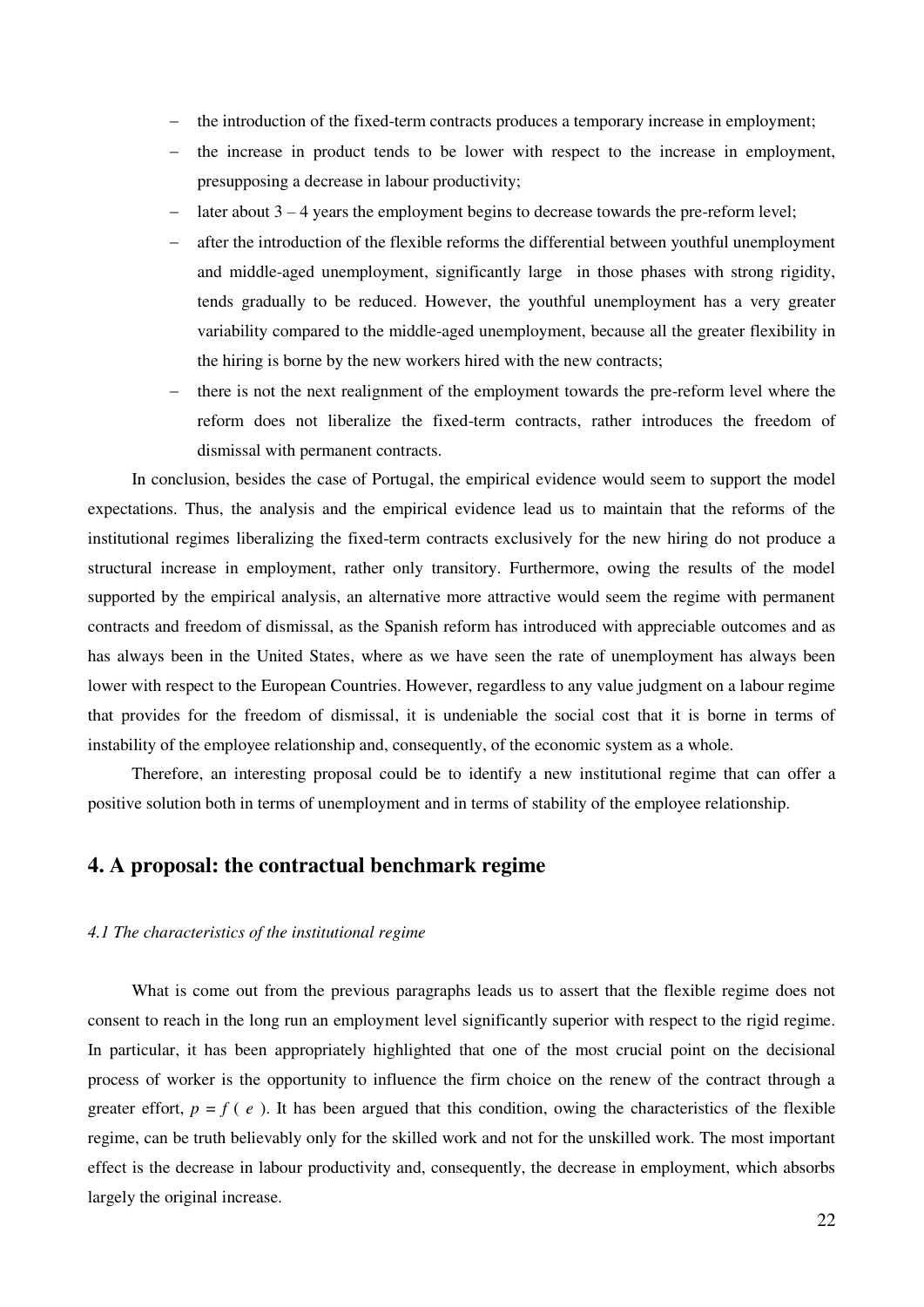The analysis of the equilibrium that the flexible regime produces for the unskilled work has pointed out the worker chooses that effort level, and so that productivity level, also because of the impossibility to influence decisively the eventual renew of the contract. If for the unskilled worker this expectation is not believable, it is duty of the institutional regime to make like this. Indeed, the only way to made the expectation of the renew believable is to provide for the obligation of the renew for the firm. However, the obligation of the renew it is reasonable only when the worker is well productive. Otherwise it is would risked to reinsert in the decisional process of the firm on the labour stock that "rigidity cost" *m* that the flexible regime happily is able to eliminate<sup>24</sup>.

From these premises it arises the contractual benchmark regime that consists of:

- permanent contract (at least for the first relationship between worker and firm) where the firm fixes contractually a level of performance (contractual benchmark)  $e^B$  and in case it is reached the worker has a right to renew the contract;
- the firm can choose to not renew the contract paying a compensation for loss of office to worker equal to a percentage *β* of the updated wage which the worker would have a right to.

Indeed, this regime does not differ greatly from the flexible regime; nevertheless, it has some peculiar characteristics, which are absent in the standard flexible regime, aiming to address the incentives to the parts worker/firm towards the right direction.

## *4.2 The analysis of the regime*

<u>.</u>

The most important peculiarity of this regime is that the first contract is fixed-term, where the firm fixes contractually a level of performance of the worker. If the worker does his work as required he has a right to renew the contract. However, the firm could still choose to not renew the contract, paying a compensation to deserving worker. Thus, in this regime the firm does not consider the risk to have to keep a unproductive worker when decide the labour stock, given that it does not owe nothing to this kind of worker, as in the flexible regime. Furthermore, the firm has in any case the possibility to react to the demand and technological shocks, given that even for deserving workers it can choose to reduce the labour stock with a small cost. Finally, we can assume with much reasonability that in this regime the firm does not take into account the "rigidity cost" *m*, just as in the flexible regime.

The firm has the following profit function:

 $\pi_t = A_t \log L_t - w L_t$ 

The first order conditions allow us to derive the employment level in this regime B:

<sup>&</sup>lt;sup>24</sup> As it has been said, the cost  $m$  can be interpreted as the cost that the firm has to suffer to keep an unproductive worker. If the system provided for the obligation of renew of the contract for all workers, even for those unproductive, the firm would continue considering the cost *m*, losing the whole advantage of the flexibility;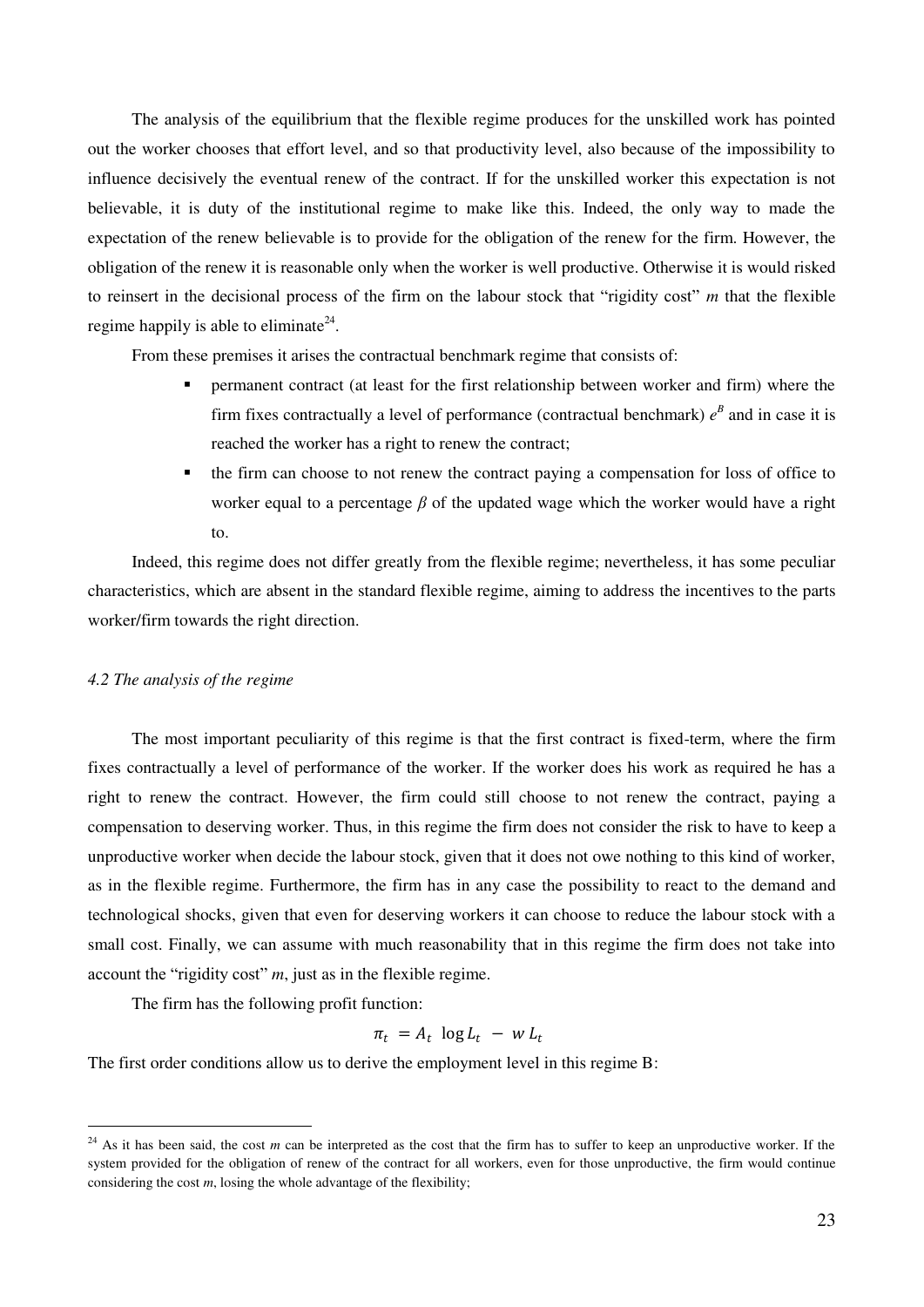$$
\max_{L} \pi \to \frac{\partial \pi}{\partial L} = \frac{A^B}{L} - w = 0
$$
  
from which 
$$
\overline{L}^B = \frac{A^B}{w}
$$

Fundamental it is to analyze how it is determined the labour productivity  $A^B$ . The worker hired, as always, chooses the effort level maximizing his utility function. Even in this case there is the time constraint and the threshold level constraint  $e^s$  under which the worker is fired. However, in this regime the worker has a credible expectation to can influence the renew of the contract through his own effort, that is  $p = f(e)$ . Or rather, in this regime the worker considers that if he reaches the level of performance contractually fixed  $e^{B}$ he has a right to renew the contract, or alternatively a compensation equal to a percentage *β* of the updated wage. Hence, the worker with this kind of contract has the following utility function:

$$
U(l,e) = \begin{cases} f(w) + \log\left(\frac{l}{e}\right) + p f(w) \frac{1}{1+\delta} + (1-p) f(\beta w) \frac{1}{1+\delta}, & e \ge e^B \\ f(w) + \log\left(\frac{l}{e}\right), & e^S \le e < e^B \\ \log\left(\frac{l}{e}\right), & e < e^S \end{cases}
$$

where  $p =$  probability of the renew of the contract,  $(1 - p) =$  probability of the compensation and  $\delta =$  rate of inter-temporal preference of the worker.

It is reasonable to expect for all workers that the utility level reachable if  $e \ge e^B$  is significantly superior than the same available if  $e^S \le e \le e^B$ . So, for the worker it is rational to maximize the utility function subject to the constraint  $e \ge e^B$ :

$$
\max_{(l,e)} U(w, l, e, p, \beta) = f(w) + \log \left(\frac{l}{e}\right) + p f(w) \frac{1}{1+\delta} + (1-p) f(\beta w) \frac{1}{1+\delta}
$$
  
s. v.: 
$$
\begin{cases} l + e = T \\ e \ge e^B \end{cases}
$$

The Kuhn-Tucker conditions allow us to derive the effort level and, consequently, the productivity level in this regime B:

$$
\overline{l}^B = (T - e^B) \wedge \overline{e}^B = e^B.
$$

This result is confirmed by the graphical analysis of the decisional problem. As it is pointed out in the Figure 11, the possible choices of worker are in two plane divided by the effort level *e*. The first plane includes all choices for which  $e \geq e^B$ , whereas the second all choices for which  $e^S \leq e \leq e^B$ . Very important it is the shape of the indifferent curves. The curves start off the level  $e^S$  with the usual shape, as in the other regimes, but reached the level  $e^B$  they jump and start again off a level of *l* extremely inferior than the level of *l* needed to reach the same utility level in the plane  $e^{S} \le e \le e^{B}$ . This allow the worker to reach utility levels before unreachable. Therefore, the worker chooses the optimal effort level in correspondence with the lower indifferent curve which respects the time constraint and most of all the constraint  $e \geq e^B$ , that is the utility curve  $U^{\dagger}$  and the point of coordinate  $l^* = T - e^{B} e e^{*} = e^{B}$ .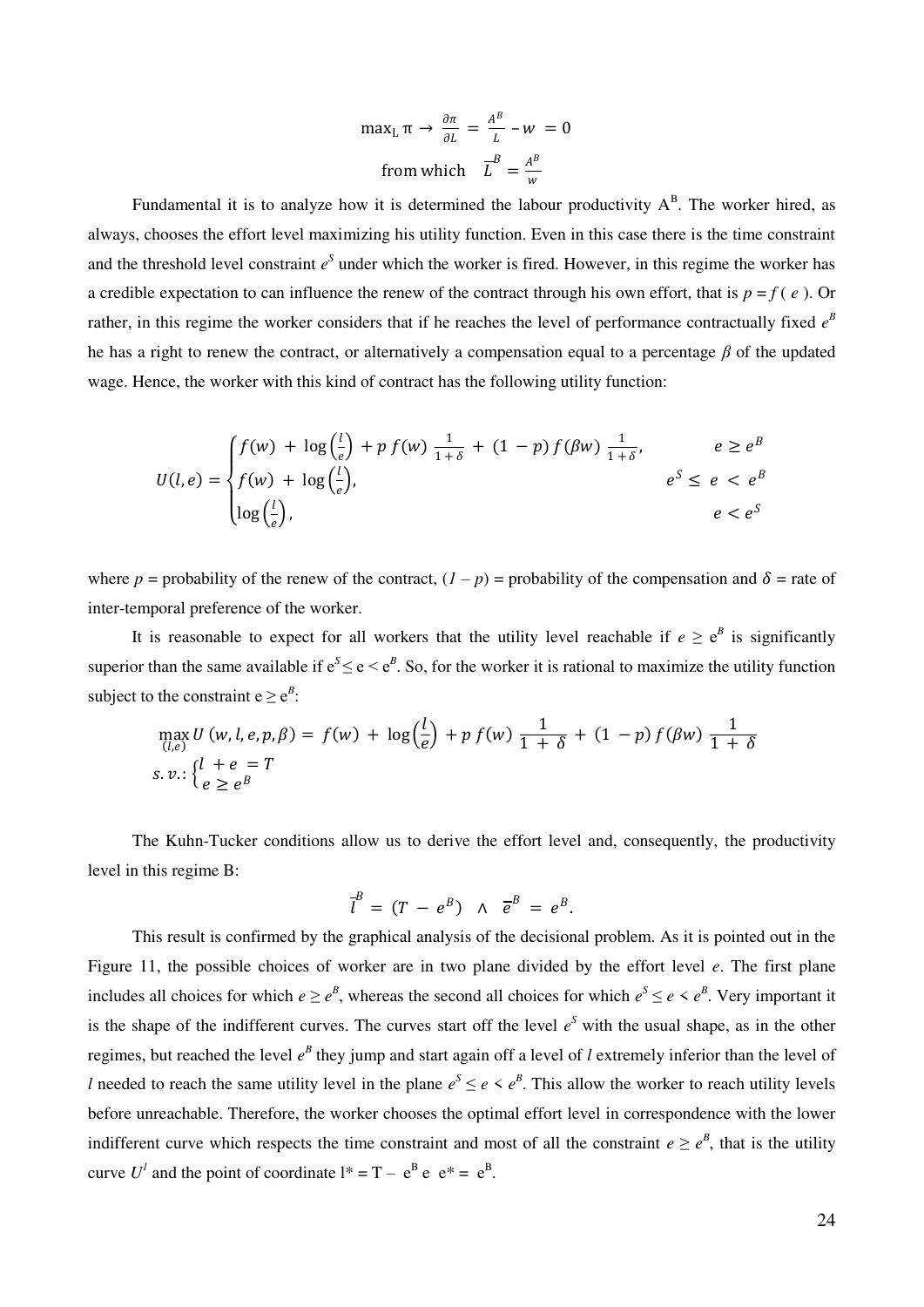

Figure 11 – Effort level of worker in the benchmark contractual regime

The level  $e^B$  is fixed by the firm in order to provide a positive profit  $\mu$ . Therefore, the benchmark level  $e^B$  is the effort level that equalizes marginally this two values:

$$
w + \mu = A(e) \log(L) - A(e) \log(L - 1)
$$

from which:

$$
\overline{e}^B = A^{-1}(e) \frac{w + \mu}{\log(\frac{L}{L-1})}
$$

The level  $\mu$  that the firm want to make sure depends on the contractual power of the part worker/firm. It could be asked if the firm has not the incentive to fix always a level  $e^{B}$  too much high, or to avoid the achievement of it and, consequently, the renew of the contract, or to make sure a greater profit . Indeed, in this way the firm could run into an *adverse selection* problem, discouraging the more productive and willing workers to work in its firm, making its firm less competitive. So, for the firm would be better to fix a level  $e^B$ reachable, which stimulates the more productive workers to work in its firm.

Therefore, the labour productivity in the benchmark contractual regime B is:

$$
\overline{A}^B = f(\overline{e}^B);
$$

the employment is:

$$
\overline{L}^B = \frac{\overline{A}^B}{w};
$$

and the profit of the firm is:

$$
\overline{\pi}^B = \overline{A}^B \log \overline{L}^B - w \overline{L}^B.
$$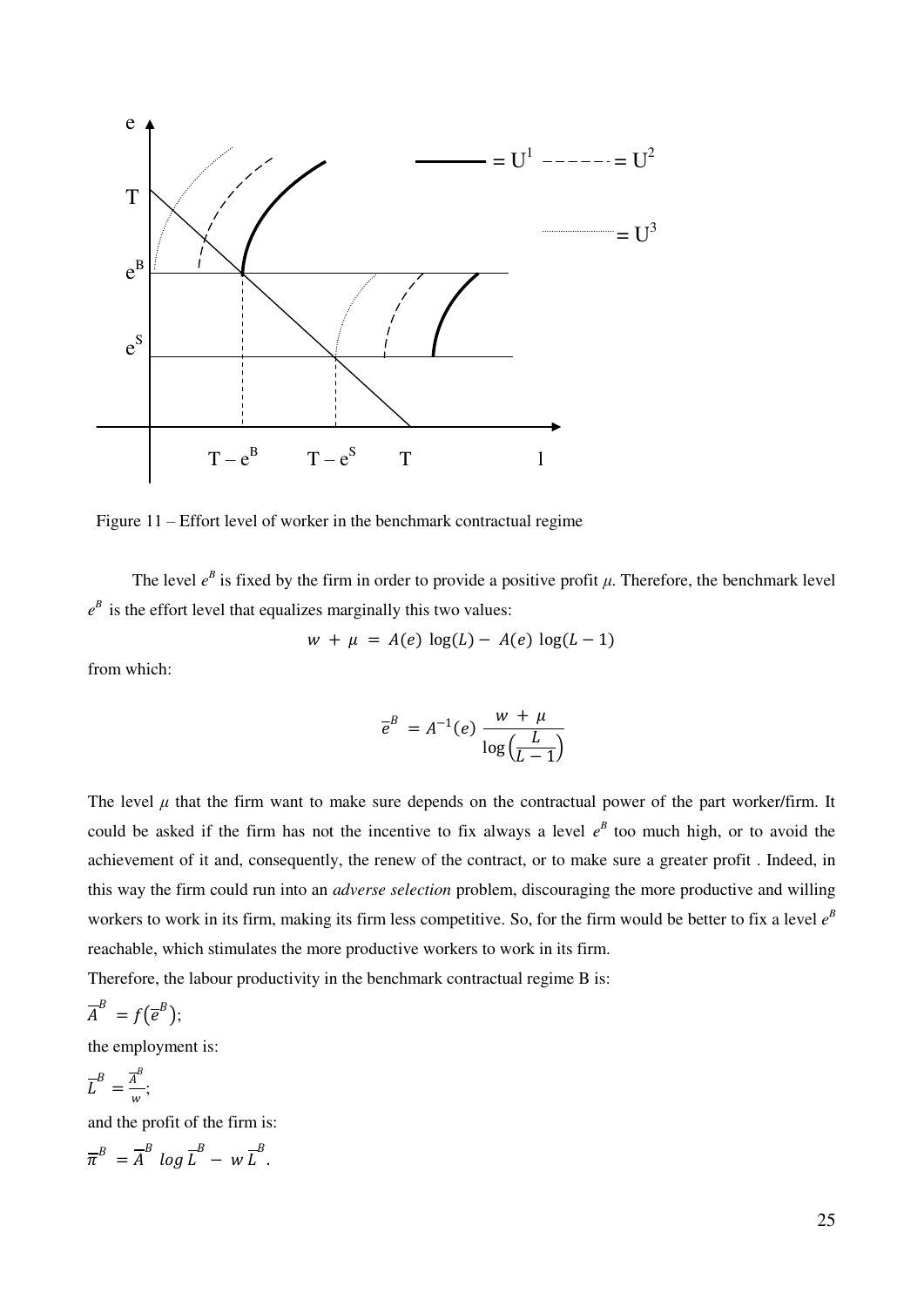## *4.3 The comparison among the institutional regimes*

After to have analyzed individually the new regime, now we are able to derive some important implications about what regime offers the best result in terms of employment:

- the labour productivity in the contractual benchmark regime B is surely greater respect to the rigid R and flexible F regimes, and greater equal to that one in the mixed regime M;
- the average employment in the benchmark contractual regime B is surely greater respect to the rigid R and flexible F regimes, and greater equal to that one in the mixed regime M;
- the variability of employment is greatest in the flexible F and mixed M regimes, medium in the benchmark contractual regime B and lowest in the rigid regime R;
- the profit of the firm in the benchmark contractual regime B is surely greater respect to the rigid R and flexible F regimes, and greater equal to that one in the mixed regime M.

For the labour productivity *A*, the analysis has pointed out that in the benchmark contractual regime B the workers are more productive:

$$
\overline{e}^B > \overline{e}_R^S > \overline{e}_F^S \rightarrow \overline{A}^B = f(\overline{e}^B) > \overline{A}^R = f(\overline{e}_R^S) > \overline{A}^F = f(\overline{e}_F^S)
$$

The comparison with the productivity level of the mixed regime M depends on the level  $\mu$ . If  $\mu$  was high, the productivity level would be greater in the benchmark contractual regime B. However, both because of the adverse selection problem already discussed above, and because of the competition among the firms, it can be foreseen a low level  $\mu$ . Thus, we can wrap up that the productivity in the benchmark contractual regime B is greater equal to that one in the mixed regime M:

$$
\overline{e}^{B} \geq \overline{e}_{M}^{S} \rightarrow \overline{A}^{B} = f(\overline{e}^{B}) \geq \overline{A}^{M} = f(\overline{e}_{M}^{S})
$$

For the employment *L* (see Fig. 12), the result of the analysis has pointed out that the long run employment produced by the benchmark contractual regime B is greater respect to the rigid R and flexible F regimes. In particular, the analysis has highlighted the effect of two factors both stimulating a greater labour demand: a greater labour productivity *A* which, producing an increase in revenues, leads the firms to demand more labour; the disappearance of the "rigidity cost" *m* (only respect to the rigid regime) which is a significant disincentive to hire. Therefore, even for the employment level the comparison award the benchmark contractual regime B:

$$
\overline{L}^B = \frac{\overline{A}^B}{w} > \overline{L}^R = \frac{\overline{A}^R}{(w+m)} \cong \overline{L}^F = \frac{\overline{A}^F}{w}
$$

Even in this case the comparison with the mixed regime M depends on the level *μ*. Assuming just as before a low level  $\mu$ , we can wrap up that the employment in the benchmark contractual regime B is greater equal to that one in the mixed regime M:

$$
\overline{L}^B = \frac{\overline{A}^B}{w} \geq \overline{L}^M = \frac{\overline{A}^M}{w}
$$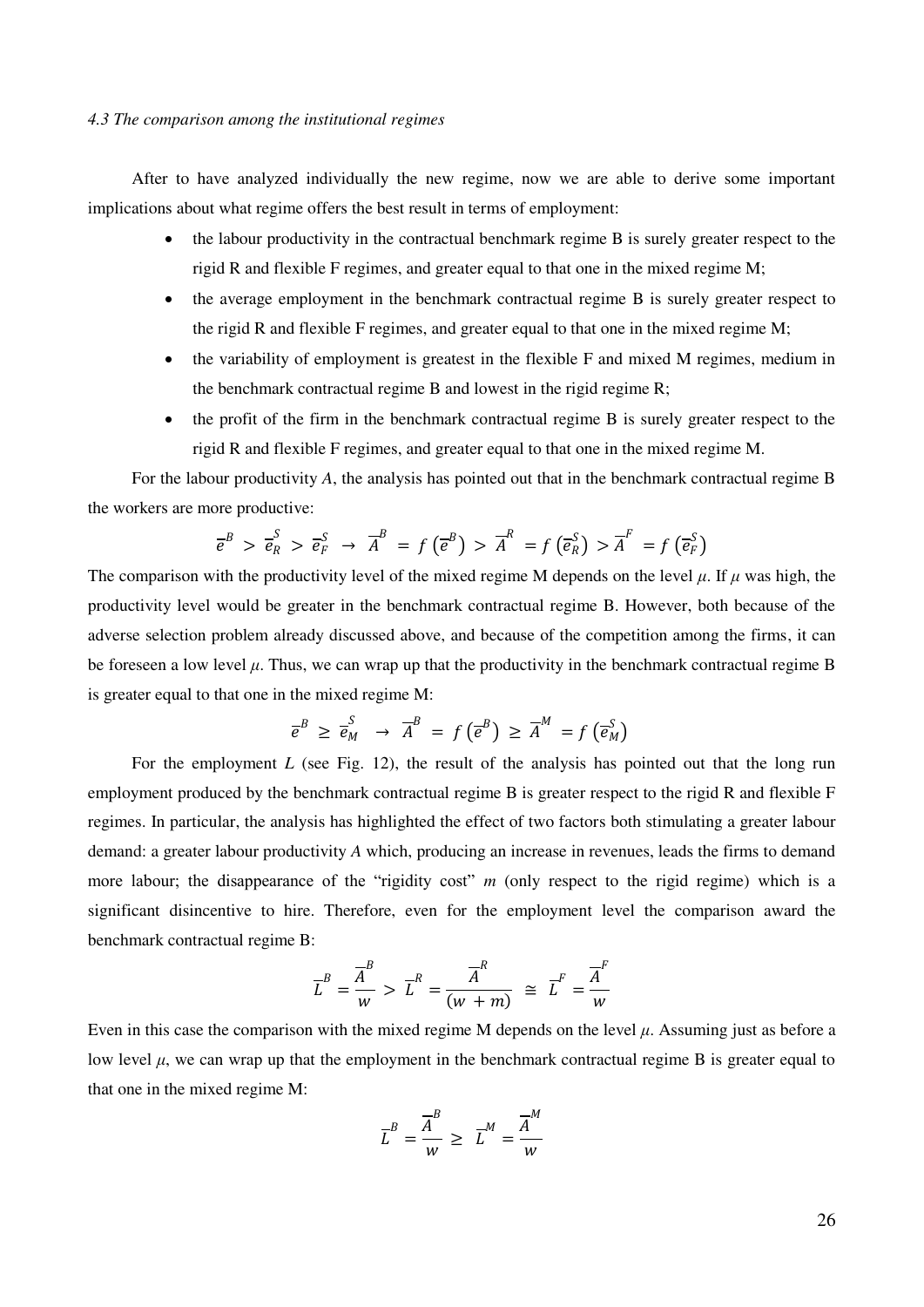

Figure 12 – Employment level in all regimes

<u>.</u>

Another important positive effect of this regime there would be on the variability of employment, that is the flows in and out the employment. In fact, on one hand it can be expected a greater flow in the employment respect to the rigid regime, and quite equal to the flexible and mixed regimes, thanks to the disappearance of the "rigidity cost" *m*, on the other hand it can be expected a lower flow out the employment respect to the flexible and mixed regimes, given that the obligation for the firms to renew the contracts to the more productive workers, whereas the flow out the employment concerns only the unproductive workers, for which rightly there is not the obligation to renew, and for which the coming out the employment seems more than justifiable and acceptable. This last result affects both the utility of being employed and the disutility of being unemployed. In particular, in the benchmark contractual regime B the utility of being employed is greater respect to the flexible F and mixed M regimes, owing the greater difficulty to come out the employment, or anyway owing the possibility to can influence through his effort the own persistency in employment, and the disutility of being unemployed is lower respect to the rigid regime R, owing the lower difficulty to find a work. Therefore, the benchmark contractual regime would seem in part to solve the *tradeoff* between the utility of employment and the disutility of unemployment, which has been always one of the most dilemmas for the policy<sup>25</sup>.

Finally, for the profit  $\pi$  the analysis has pointed out that the firms in the benchmark contractual regime B have a greater profit respect to those ones in the rigid R and flexible F regimes:

$$
\overline{\pi}^B = \overline{A}^B \log \overline{L}^B - w \overline{L}^B > \overline{\pi}^R = \overline{A}^R \log \overline{L}^R - w \overline{L}^R \cong \overline{\pi}^F = \overline{A}^F \log \overline{L}^F - w \overline{L}^F
$$

With regard to the mixed regime M, even in this case we can wrap up that the profit in the benchmark contractual regime B is greater equal to that one in the mixed regime M:

$$
\overline{\pi}^B = \overline{A}^B \log \overline{L}^B - w \,\overline{L}^B \geq \overline{\pi}^M = \overline{A}^M \log \overline{L}^M - w \,\overline{L}^M
$$

 $25$  In particular, in the rigid regime it is greater the utility of being employed but so is the disutility of being unemployed too, whereas in the flexible and mixed regimes the disutility of being unemployed is lower but so is the utility of being employed too. Hence, in this case the choice of the institutional regime is not univocal but it assumes a shape of a political choice. The benchmark contractual regime would seem to solve the choice problem;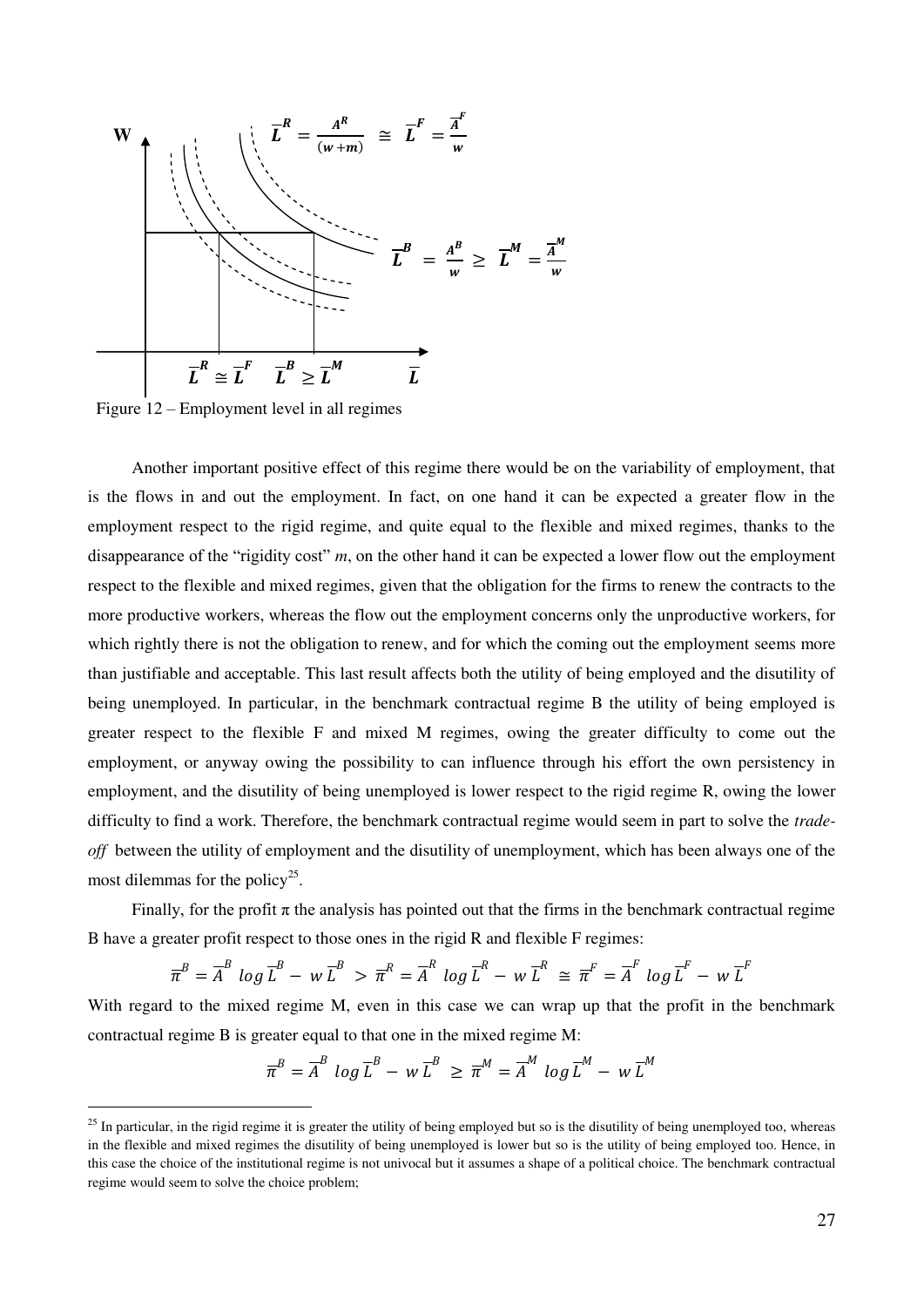In short, the results of the comparison are the following:

- $\blacksquare$  the labour productivity *A* is greater in the benchmark contractual regime B;
- $\hbar$  the employment level *L*, driven by the superior productivity, is greater in the benchmark contractual regime B;
- $-$  the profit of the firm, as well it driven by the superior productivity, is greater in the benchmark contractual regime B.

Indeed, the contribution given by the benchmark contractual regime respect to the other regimes is not reflected so much in terms of a greater structural employment, given that the employment level L produced does not move away significantly from that one produced by the mixed regime M. Rather, the significant contribution of the regime is the suitability to reach a greater employment level respect to the other regimes, preserving the gradual stability of the employee relationship, principle completely absent in a regime characterized by the full freedom of dismissal just as the mixed regime M.

Moreover, regardless of the desirability of a regime that provides for a gradual and meritocratic path towards the stability of the employee relationship from an ethic point of view, this principle without doubt benefits both the sustainability in terms of policy and the stability of the economic-financial system.

## **5. Conclusions**

The recent economic literature on EPL has pointed out that a regime with a greater flexibility does not produce necessarily an increase in employment. These very important results have been elicited with models characterized by an exogenous labour productivity. In particular, the Boeri and Garibaldi model has showed the only temporary effect of the recent European reforms liberalizing the fixed-term contracts, which have produced a dual labour market.

In this paper it is developed a model of labour demand with endogenous labour productivity in order to study the effects of the different regimes on the employment. In particular, they are analyzed the decisional process of worker on effort and the incentives offered by the different regimes to workers and firms. The model, as the Boeri and Garibaldi model despite through another way, shows that the introduction of the flexible regime only for the new contracts produces a positive but only transitory effect on the employment level, due to the disappearance of the "rigidity cost" *m* and, consequently, to the larger willing of the firms to hire new workers; nevertheless, because of a decrease in labour productivity, in the long run the employment level comes back to the pre-reform level. The decrease in productivity is due to the inappropriate structure of incentives of the flexible regime.

In the course of the paper it has also been found that the model implications are supported by the empirical evidence. In particular, in all European Countries implementing a flexible reform, keeping unchanged the regulation of the pre-reform permanent contracts, there has been a temporary increase in employment not accompanied by a correspondent increase in product, because of a gradual decrease in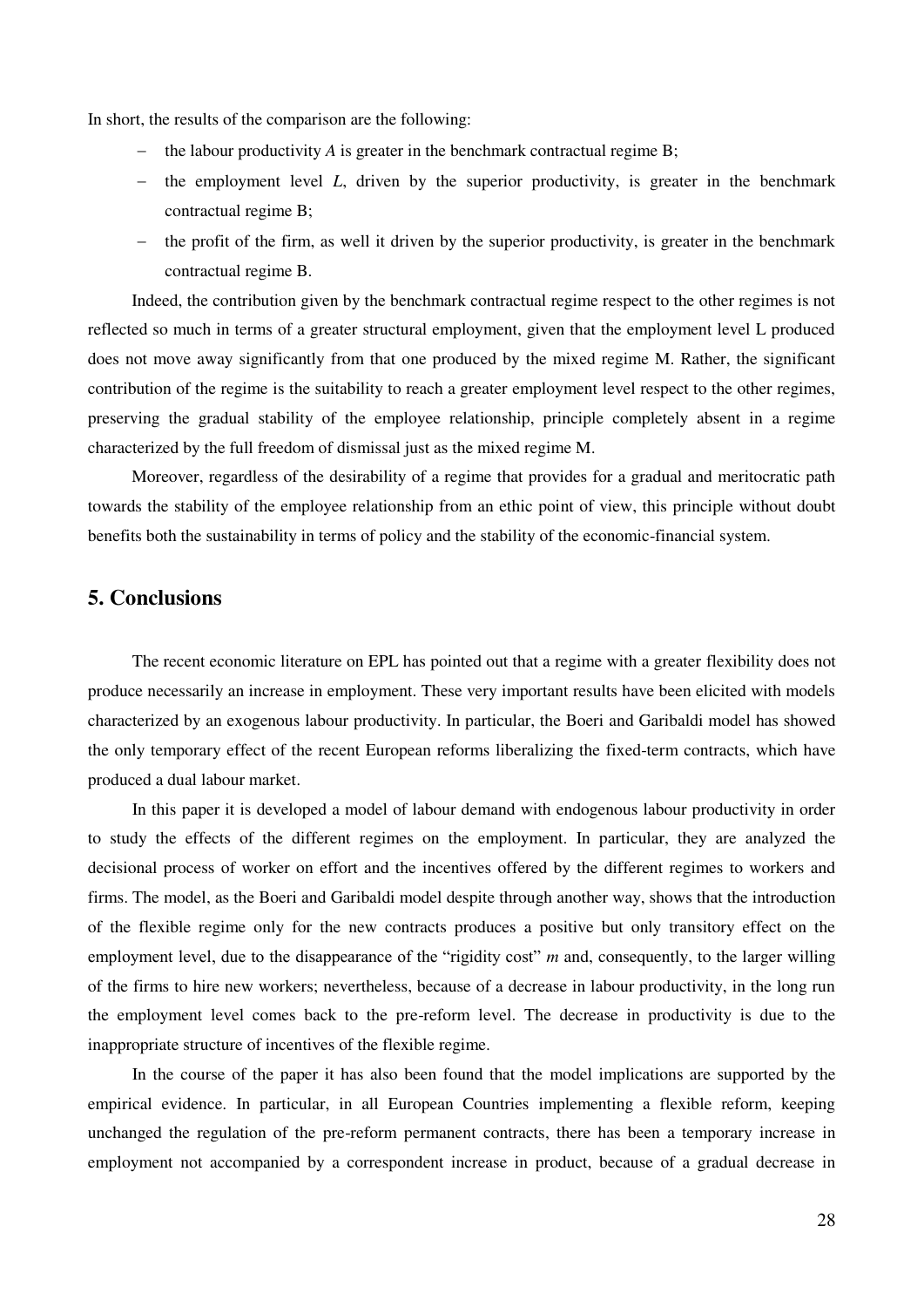labour productivity. Later  $3 - 4$  years there has been a realignment of the employment towards the prereform level.

These results have a primary importance on the labour institutional organization and point out the necessity of an ulterior reforming intervention. In this paper, afterwards to have showed the inadequacy of the actual regimes, it is analyzed a new regime, called the benchmark contractual regime, not very dissimilar from the flexible regime but characterized by an adequate structure of incentives. The model shows that the introduction of this regime could produce a greater labour productivity and employment, non only in the short, but also in the long run.

Furthermore, considered the importance for the policymakers of the political proponability of every institutional reform, it has been noticed that the characteristics of the regime are correspondent to the needs of the social partners. From this point of view, the EPL literature could be an important contribution for the economic policy because it points out that it must be overtaken the ideological approach to the problems of the labour market, according which it would not exit a *first best* solution for the society as a whole, but the choice of the institutional regime would be a political choice on which part of the employee relationship prefer. The EPL literature, and in particular this paper, show that the right way is to search the structure of incentives that produces the better outcome for the society as a whole.

Without any presumption of being exhaustive, we maintain that the approach followed in this paper, that is the research of a new institutional regime different respect to the dichotomous alternative rigidflexible, is deserving of attention. And this just cause we maintain that this paper is only a possible cue needed of ulterior improvements.

In conclusion, this paper shows that the propulsive effect of the flexible regime cannot represent a permanent solution to the unemployment and that a possible structural solution, which takes into account the needs of all social partners, could be the benchmark contractual regime.